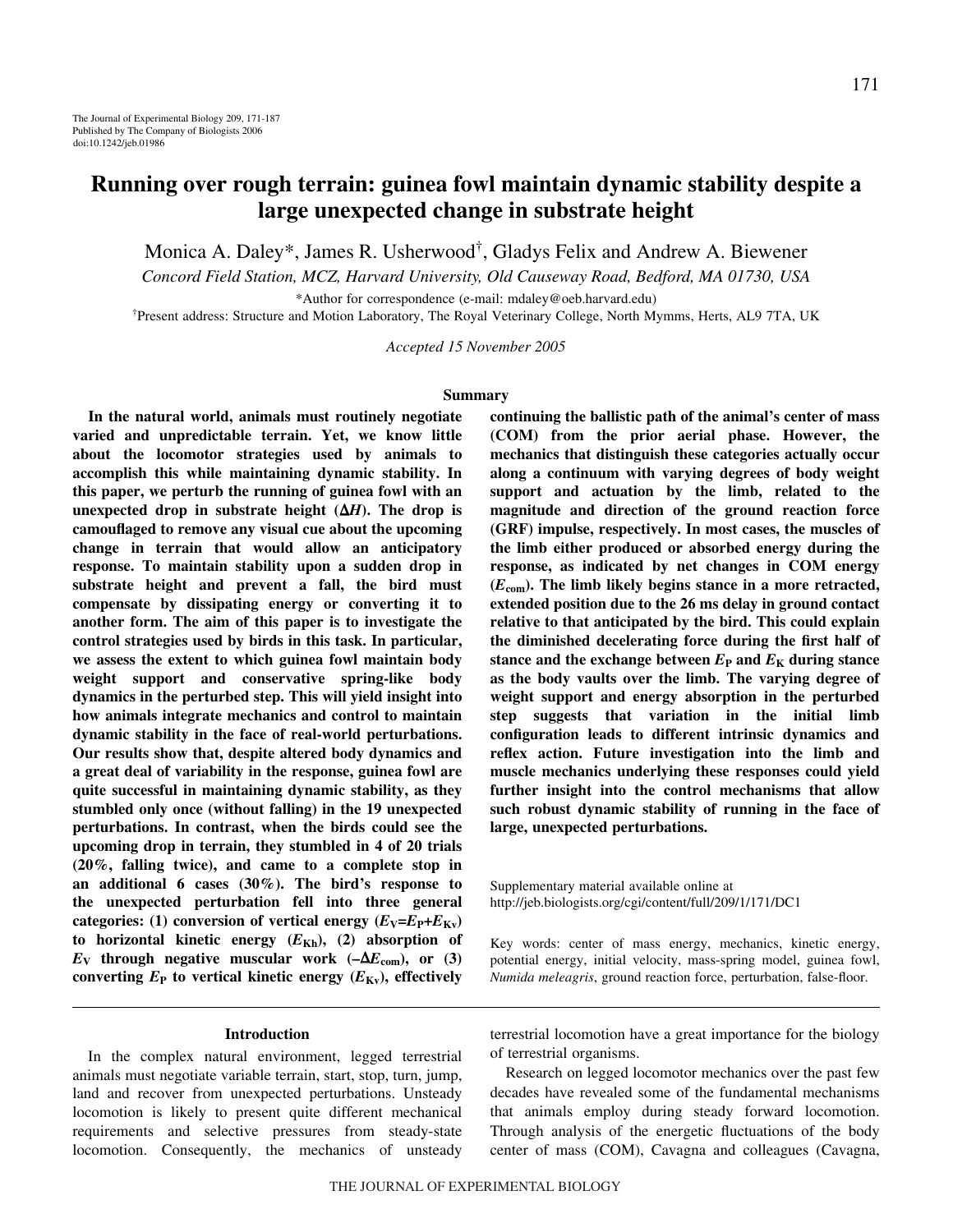1975; Cavagna et al., 1976, 1977) discovered that during walking, the kinetic energy  $(E_K)$  and gravitational potential energy  $(E_P)$  of the body cycle out of phase, whereas during running,  $E_K$  and  $E_P$  cycle in phase. These observations led to the description of simple mechanical models for walking and running that describe how animals can use energy-exchange mechanisms to improve the efficiency of locomotion. In walking, an inverted pendulum mechanism allows  $E_K$  to be stored and recovered as  $E_P$  during stance, whereas during running, an elastic recoil mechanism provides storage and subsequent recovery of energy in the elastic structures of the limb (e.g. Alexander, 1984; Alexander and Bennet-Clark, 1977; Biewener, 2003; Biewener and Baudinette, 1995; Daley and Biewener, 2003). These energy-exchange mechanisms, the inverted pendulum and elastic recoil, may help minimize the energetic cost of steady locomotion.

Based on these observations, researchers have used a simple spring-mass model to describe the stance phase dynamics of steady forward running (Blickhan, 1989; McMahon, 1985; McMahon and Cheng, 1990). This model, consisting of a point mass attached to a massless, linear 'leg spring', can accurately predict many aspects of stance dynamics during steady running given the appropriate combination of initial velocity, leg length, limb contact angle and limb stiffness  $(k_{\text{leg}})$ .

In the natural environment animals must maintain dynamic stability of running in the face of unexpected perturbations. To accomplish this, animals must adjust limb parameters as necessary to avoid stumbling or falling and return the system to a steady periodic motion. Work on humans hopping in place and running forward has demonstrated that changes in *k*leg can help maintain similar COM motions over surfaces of varying compliance (Ferris and Farley, 1997; Ferris et al., 1998, 1999; Kerdok et al., 2002). The stability of mass-spring running can be further improved by adjusting leg contact angle (Seyfarth et al., 2002), which is accomplished automatically if the leg retracts during late swing phase (Seyfarth et al., 2003). These studies demonstrate simple control strategies that animals might employ to maintain stability using conservative mass-spring dynamics. However, the extent to which animals use such mechanisms when running over uneven terrain, and the relative importance of each, is not yet known.

Adjustment of leg-spring stiffness has often been emphasized as a control strategy during running. Whereas changes in *k*leg may be sufficient to adjust to running over surfaces of varying compliance but high resilience, running in the natural environment often involves interaction with surfaces that are distinctly non-elastic. Recently, Moritz and Farley (2003) used a damped (viscous) surface to perturb hopping dynamics in humans and found that they compensated for the energy dissipated by the surface through net energy production by the limb, to preserve (apparent) Hookean, spring-like motion of the COM through limb actuation. This provides further evidence that maintenance of the total energy and trajectory of the COM is a primary control task during bouncing gaits, but demonstrates that this task can be accomplished through non-spring-like action of the limb during unsteady movement.

Feed-forward anticipatory control, intrinsic mechanical effects and reflex feedback all play important roles in the control of locomotion. The relative importance of these control mechanisms and the way they are integrated with locomotor mechanics certainly depends on context, including: the sensory information available, prior experience of the animal, speed of movement and type of perturbation. By studying the response of the system to controlled perturbations we can further understand this complex interplay between mechanics and control and predict when the system will follow conservative mass-spring dynamics, when it will deviate from this, and whether the system will remain stable. Although most research on the mechanics of stabilization in terrestrial locomotion has focused on informed and trained human subjects, a few studies have investigated the mechanical response to unexpected perturbations. When humans or monkeys land on a platform after passing through a false surface, muscle activity is coordinated to the anticipated time of landing on the false surface; however, reflexes may also contribute to the recovery (Dyhre-Poulsen and Laursen, 1984; McDonagh and Duncan, 2002). Intrinsic mechanics of the musculoskeletal system allow cockroaches to stabilize their COM trajectory within one step after a lateral impulsive perturbation (Jindrich and Full, 2002). Similarly, humans exhibit changes in *k*leg before changes in muscle activity when they are surprised by a surface of different stiffness during hopping (Moritz et al., 2004). These studies highlight the importance of understanding how anticipatory control, intrinsic mechanical changes and reflex feedback are coordinated to provide locomotor stability.

Yet, at present we know very little about control strategies used by animals to recover from the types of perturbations they face while running in the natural world. To this end, we perturb the running of guinea fowl *Numida meleagris* L. by subjecting them to an unexpected drop in substrate height  $(\Delta H)$  that is camouflaged to remove any visual cue about the upcoming change in terrain. The dynamic response of the body immediately following this unanticipated perturbation will provide insight into how animals integrate mechanics and control to achieve a simple bouncing gait with robust dynamic stability.

To understand the control strategies used by this avian biped during running, we assess the extent to which guinea fowl maintain weight support and conservative spring-like body dynamics immediately following the perturbation. Dynamic stability requires avoiding falls and returning to steady periodic motion. To accomplish this following a sudden drop in substrate height, the bird must dissipate energy, convert it to another form, or perform some combination of both. A conservative mass-spring system does not allow a net change in total mechanical energy  $(E_{\text{com}})$ ; the sum of the gravitational potential energy  $(E_P)$  and kinetic energies in the fore–aft and vertical directions  $(E_{Kh}$  and  $E_{Kv}$ , respectively) remains constant. If a perturbation results in a change in one type of mechanical energy, it must be redistributed to another. In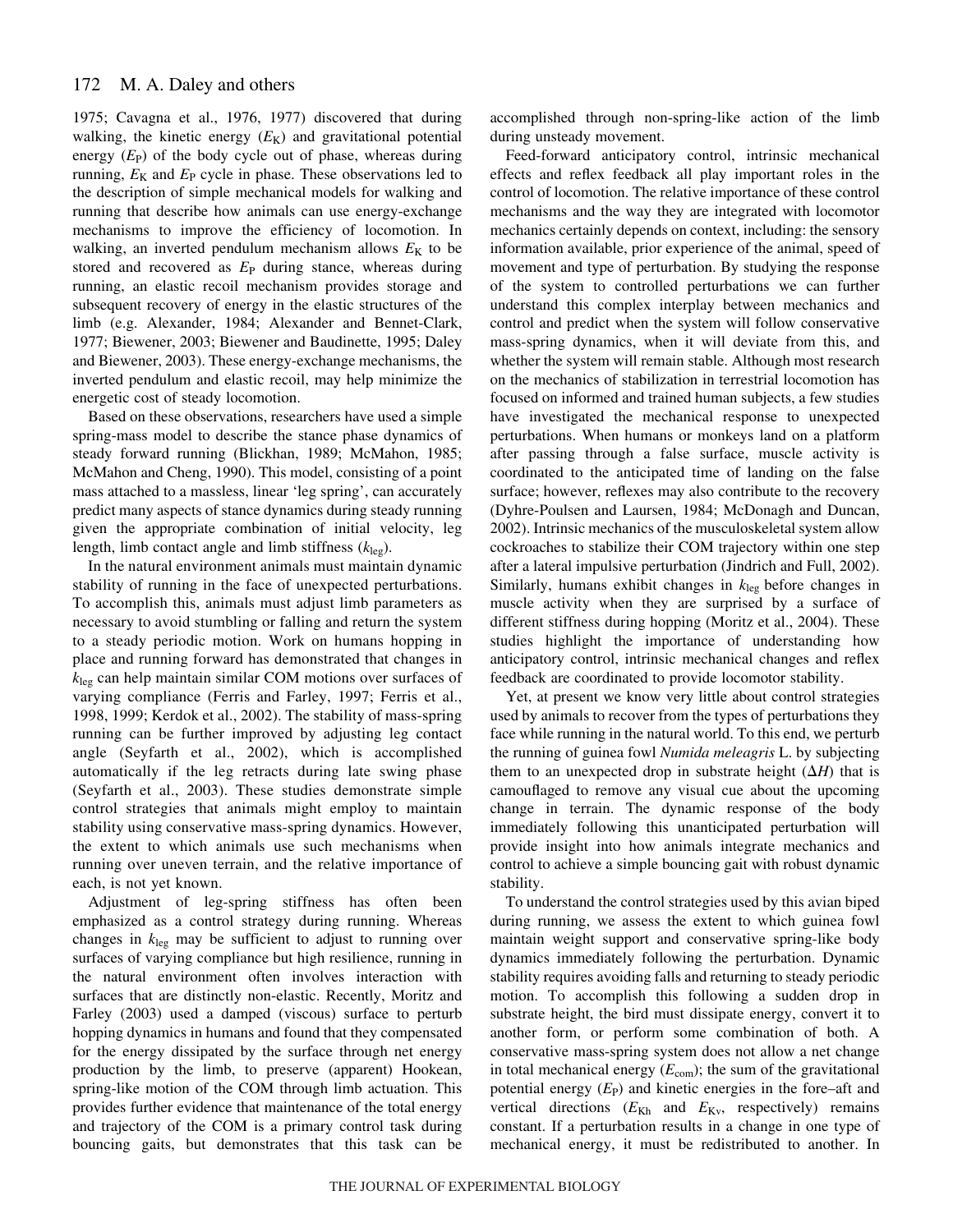reality a gradation of mechanical responses could occur; thus, it is conceptually useful to consider three hypothetical mechanical extremes. In theory, the bird could compensate entirely for the perturbation by adjusting leg length, contact angle and *k*leg appropriately to maintain a steady spring-like trajectory. This requires preventing change in any individual components (*E*<sub>P</sub>, *E*<sub>Kv</sub>, *E*<sub>Kh</sub>) of the total mechanical energy (*E*com) over the course of the step, and would imply that very rapid control mechanisms (intrinsic mechanical changes or rapid reflexes) are sufficient to completely stabilize the system within one step. Alternatively, and more likely, the body could fall some fraction of the  $\Delta H$ . In this case the mechanical response depends on the control strategies used by the animal. The resulting  $\Delta E_P$  can be converted to total kinetic energy *E*Ktot, increasing the animal's velocity, or alternatively, absorbed through negative muscle work yielding a net energy loss  $(-\Delta E_{\text{com}})$ . If the bird maintains conservative mass-spring running dynamics during unexpected perturbations, any loss in  $E_P$  resulting from the perturbation will be converted to  $E_{\text{Ktot}}$ , resulting in an increased velocity at the end of the perturbed step.

Our second aim is to compare the mechanical response between unexpected *vs* expected perturbations in which the guinea fowl is allowed to see the upcoming change in substrate height. This may provide further insight into the relative importance of intrinsic mechanical properties of the limb and proprioceptive feedback *vs* anticipatory control when visual information is available.

## **Materials and methods**

## *Animals*

We obtained five adult guinea fowl *Numida meleagris* L., body mass= $1.95\pm0.28$  kg,  $21\pm1$  cm standing hip height (mean ± s.e.m.), from a local breeder and clipped the primary feathers to prevent them from flying. The Harvard Institutional Animal Care and Use Committee approved all procedures. The birds were trained to run steadily and build stamina on a motorized treadmill (Proform, Logan, UT, USA, model PFTL 08040, belt 0.4 m wide, 1.0 m long) for  $1-2$  weeks and subsequently trained to run steadily across the 8 m long runway used in the experiments. Most birds became accustomed to the runway after 1 or 2 days of training and ran steadily across it at a preferred speed around  $3 \text{ m s}^{-1}$ . To allow visualization of limb segments, we plucked the bird's feathers to above the hip while it was under anesthesia delivered through a mask (isoflurane, 3% induction, 1–2% maintenance). The joint centers of rotation were found by palpation and marked with high contrast ink.

### *Experimental procedures*

Running trials were conducted on an  $8 \text{ m} \times 0.4 \text{ m}$  runway using a  $0.6 \text{ m} \times 0.4 \text{ m}$  Kistler force plate (model 9281A, Amherst, NY, USA) placed at the midway point. The side walls in the middle  $1.8 \text{ m}$  were constructed of 6 mm Plexiglass® to allow lateral view high-speed digital video recording from both sides. During 'Control' trials (C; see Movie 1 in supplementary material), the bird ran steadily across the level runway. In 'Unexpected Drop' trials (U; see Movies 2–4 in supplementary material), the runway was elevated relative to the force plate at the midway point, to create a drop in substrate height  $(\Delta H=8.5 \text{ cm})$  that was disguised by tissue paper pulled and held tightly across the gap by white tape that matched the white runway surface (Fig. 1). The U trials were randomized to prevent habituation to the experimental set-up by placing a white 6 mm thick board over the drop between U trials and running the bird several times along a level runway. We conducted no more than 2 or 3 U trials on a given recording day, randomized among 15–20 level trials. When multiple recording sessions were conducted, they were not on consecutive days. Finally, at the end of the last recording day, we conducted 'Visible Drop' trials (V; see Movie 5 in supplementary material), in which the bird encountered the same  $\Delta H$  as in U trials, but was allowed to see



Fig. 1. Still frames of a guinea fowl during an unexpected perturbation. A 0.6 m long force plate placed at the midpoint of an 8 m long runway rested 8.5 cm below the runway surface. White tissue paper pulled tightly across the resulting gap and secured with white masking tape created the appearance of a uniform surface. The velocity and position of the bird's COM through time (moving from frame A to frame B) were calculated through integration of the measured ground reaction forces and used to calculate total COM energy, as described in Materials and methods.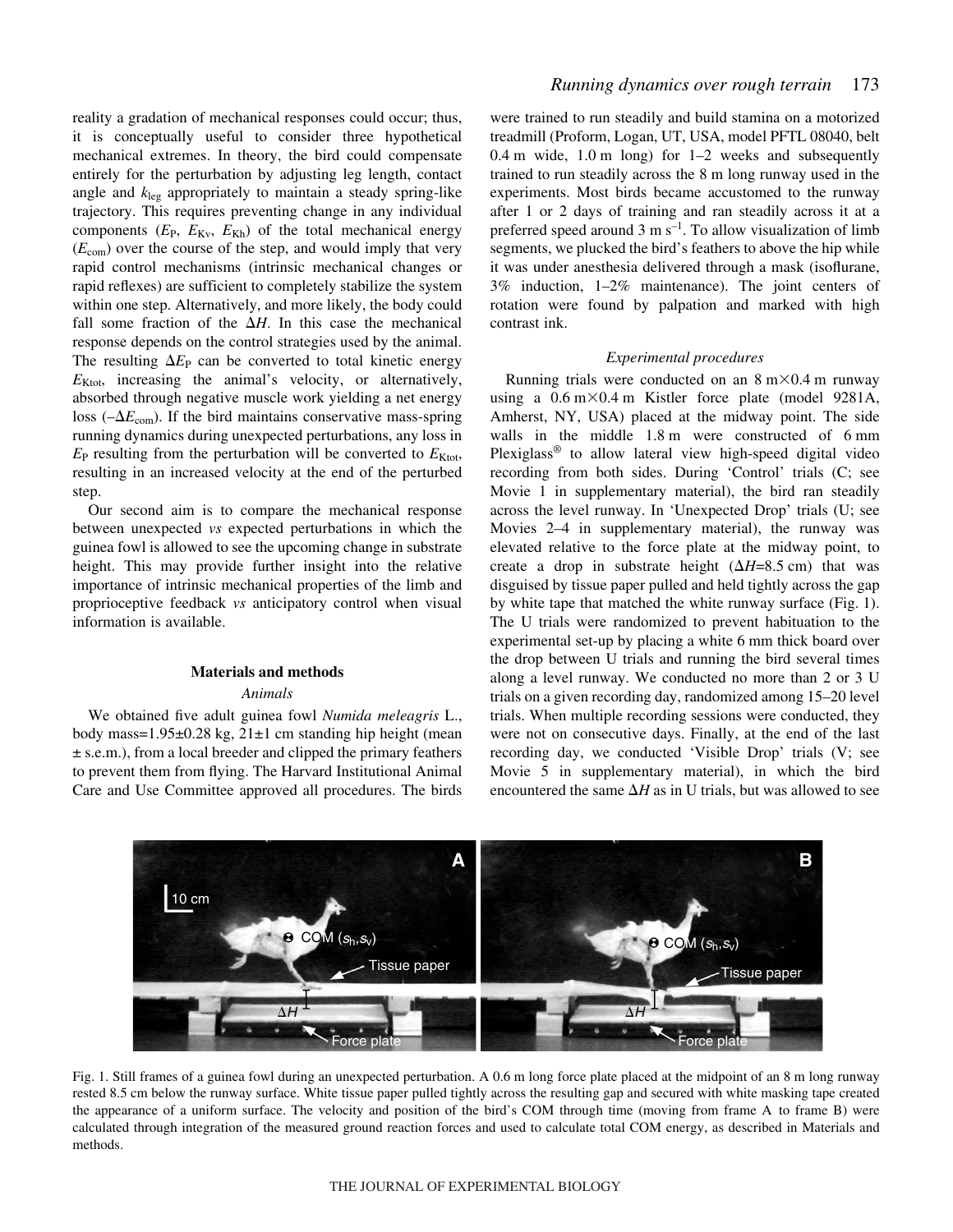the upcoming change. The birds did not flap or noticeably use their wings when they encountered either the U or V substrate drop.

A primary aim of this study was to reveal how guinea fowl integrate the mechanics and control of running by investigating the immediate response of the system to an unexpected perturbation to steady forward locomotion. Consequently, we designed the experiment to create a rapid perturbation to steady forward running that was large enough to alter COM dynamics, yet as simple and unexpected as possible. To achieve this, we designed the runway to appear completely level to the bird, so that it anticipated maintaining a steady run. The birds usually took 1 step on the lower height before returning to the original substrate height; however, because the force plate was approximately equal to a step length for these birds, they sometimes (4 of 19 trials) took 2 steps on the lower height, depending on their step placement as they encountered the drop perturbation. However, we analyzed only the perturbed (first) step. We do not analyze or interpret subsequent steps except to state whether or not the birds fell down, because the behavior of the animal beyond the first step depends on a multitude of factors that could not be controlled in the context of this experiment.

Previous 'false floor' perturbation studies in humans and monkeys have demonstrated through electromyographic (EMG) measurements that this type of protocol can successfully 'fool' subjects and elicit an unanticipated response (Dyhre-Poulsen and Laursen, 1984; McDonagh and Duncan, 2002). In the current study, the  $\Delta H$  of 8.5 cm was  $41\pm1\%$  of the normal mid-stance limb length for the birds. The tissue paper broke at a relatively low force of  $6N$ , which is approximately 30% of the bird's body weight BW. Although we could not measure the force between the foot and the tissue paper during the experiment, we estimated the associated impulse to be 0.06 Ns, based on the paper breaking force, the time for the foot to break through  $(16±4~\text{ms},$  observed from the video recordings), and assuming a half sine wave for the timecourse of force development. This is 2% of the GRF impulse of steady running, and likely to have had a negligible direct effect on the motion of the COM, although it could have triggered a reflex response. To check for a learning effect in U trials, we compared sequential U trials using repeatedmeasures ANOVA on kinematic variables. Initial leg length, COM velocity and change in COM height in the perturbed step did not significantly differ among sequential hidden drop trials (*P*=0.80, 0.14 and 0.58, respectively). Our results showed no evidence of a behavioral change over sequential hidden drop trials, whereas the behavior of the animals differed markedly when they were allowed to see the upcoming  $\Delta H$  (V trials). Consequently, we conclude that the hidden drop trials were unexpected and the birds did not learn to anticipate U perturbations over the course of the experiment.

The purpose of the V trials was to provide a general comparison to the hidden drop situation, in hope that it will yield insight into the effect of removing visual feedback. The behavior of the animals was less stereotyped during V trials, and they often came to a complete stop while negotiating the change in substrate height. Consequently, although we made general observations on the behavior (whether the bird stumbled, fell or came to a stop) for all V trials, we reserved a detailed analysis of V trials to those in which the bird moved continuously across the runway (10 of 20 total trials recorded).

## *Data collection and measurements*

Ground reaction forces (GRF), measured in the vertical  $(f_v)$ and fore–aft  $(f_h)$  directions, were recorded at 5000 Hz and synchronized to high-speed digital video (Redlake Motionscope PCI 500, Cheshire, CT, USA) recorded in both lateral views at 250 Hz.

Points located at the middle toe, tarsometatarsophalangeal joint (TMP), ankle, knee, hip, synsacrum, and the approximate body COM were digitized using custom software written in Matlab (release 13, Mathworks Inc., Natick, MA, USA). These coordinate data were smoothed and interpolated to 5000 Hz using predicted mean square error (MSE) quintic spline (Walker, 1998; Woltring, 1985, 1986). The digitized position of the COM was used to reduce the error in initial velocity values required for calculation of COM mechanics from the force platform measurements, as described in detail below.

Force plate data were low pass filtered using a zero-phase fourth-order digital Butterworth filter with a cut-off frequency between 90–100 Hz. The vertical  $(j_v)$  and fore–aft  $(j_h)$ components of the GRF impulse were calculated by numerical integration of the GRF components over the period of ground contact  $(t_c)$ . The magnitude  $(|J|)$  and angle  $(\phi)$ , measured relative to horizontal) of the resultant impulse vector (**J**) were determined by:

$$
|\mathbf{J}| = (j_h^2 + j_v^2)^{1/2} \tag{1}
$$

and

$$
\Phi = \tan^{-1}(j_v/j_h) \tag{2}
$$

## *Calculation of COM mechanics*

During steady forward locomotion, the vertical energy  $(E_V=E_P+E_{Kv})$  and horizontal energy  $(E_H=E_{Kh})$  of the COM are each conserved over the course of a step. During the aerial phase of steady running, the COM reaches an apex where  $E_{\text{Kv}}$ is zero and  $E<sub>P</sub>$  is at a maximum. In this study, we measured the mechanical energy of the body, beginning from the COM apex prior to the perturbation to peak aerial phase COM height following the perturbation. This definition allows straightforward characterization of the extent to which COM mechanics have deviated from stable, steady locomotion. If the GRF impulse during the perturbed stance is insufficient to support body weight, the body continues to fall downward at end of stance. In this case there is a net gain in  $E_{Kv}$ , no subsequent apex occurs, and the aerial phase peak in COM height occurs at the beginning of the aerial phase. The  $\Delta E_{\rm Kv}$ must be absorbed or converted to another form during the next stance phase to return the body to stable locomotion, because total vertical energy  $(E_V=E_P+E_{Kv})$ , total horizontal energy  $(E_H=E_{Kh})$  and total mechanical energy  $(E_{com})$  can change only during the period of ground contact.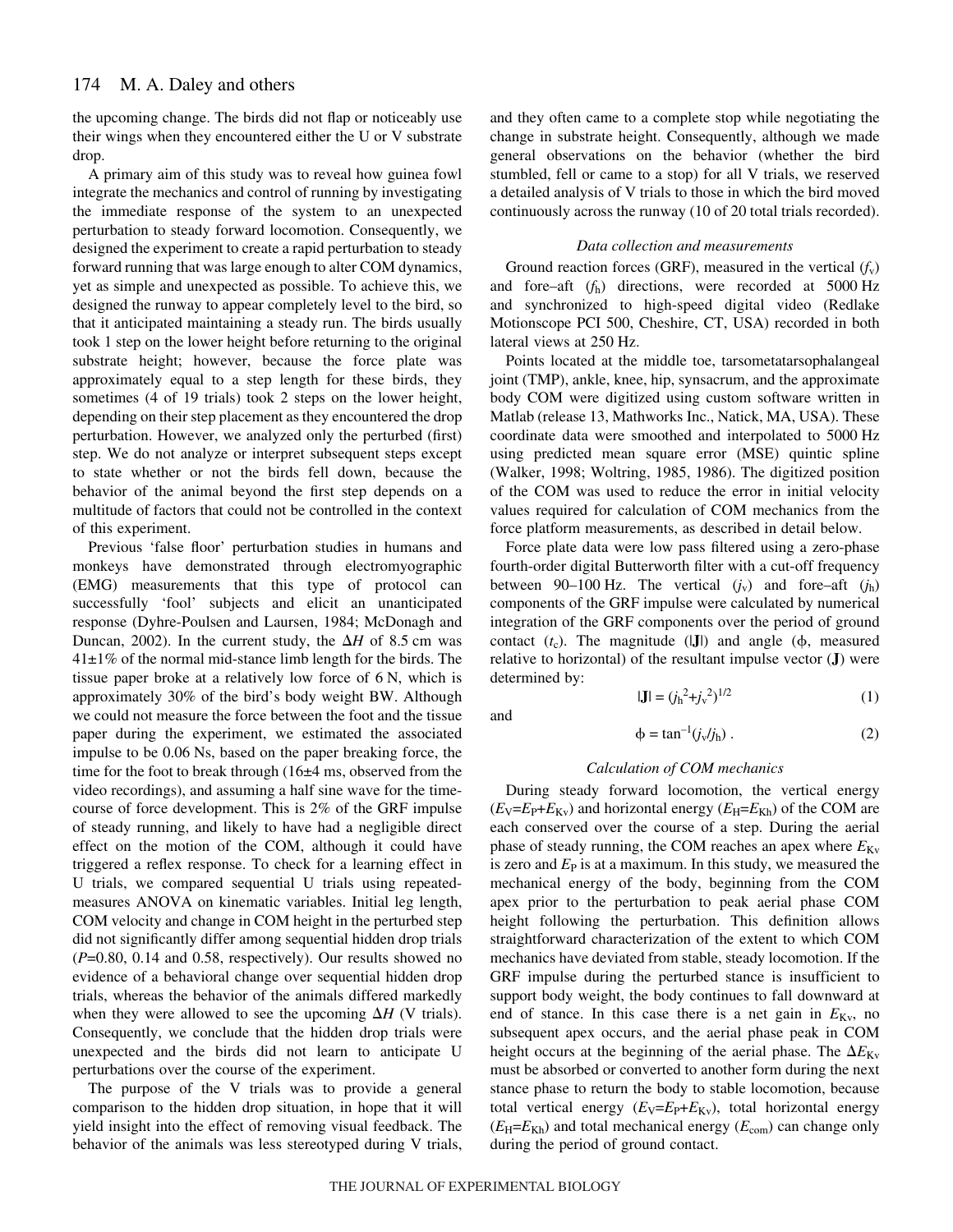Vertical and fore–aft instantaneous accelerations  $(a_v, a_h)$ , respectively) were obtained from the measured GRF and body mass  $(M<sub>b</sub>)$ :

$$
a_{\rm h} = f_{\rm h}/M_{\rm b} \,, \tag{3}
$$

$$
a_{\rm v} = \mathbf{g} + f_{\rm v}/M_{\rm b} \quad , \tag{4}
$$

where **g** is the vertical acceleration due to gravity. These expressions can be integrated once with respect to time to provide instantaneous velocities (*v*):

$$
v_{\rm h} = V_{\rm i,h} + a_{\rm h} \mathrm{d}t \,,\tag{5}
$$

$$
v_{v} = V_{i,v} + a_{v}dt, \qquad (6)
$$

with initial velocity conditions (*V*i,h, *V*i,v) as integration constants. Eqn 5 and 6 can be integrated again to provide instantaneous positions (*s*):

$$
s_{\rm h} = S_{\rm i,h} + v_{\rm h} \mathrm{d}t \,, \tag{7}
$$

$$
s_{v} = S_{i,v} + v_{v} dt , \qquad (8)
$$

given initial positions for integration constants (*S*i,h, *S*i,v). Instantaneous kinetic energy  $(E_{\text{Ktot}})$  and gravitational potential energy  $(E_P)$  can thus be derived from Eqn 5, 6 and 8 (Cavagna, 1975):

$$
E_{\rm K} = 1/2M_{\rm b}(v_{\rm h}^2 + v_{\rm v}^2) \,, \tag{9}
$$

$$
E_{\rm P} = M_{\rm b} g s_{\rm v} \ . \tag{10}
$$

#### *Initial velocity conditions*

The initial velocity conditions  $(V_{i,h}$  and  $V_{i,v}$ ) required are critical: a small error in  $V_i$  results in a progressive error of position over time. Because of this, calculated whole-body energies are highly sensitive to  $V_i$ . These initial velocity conditions must be derived from kinematic data obtained from high-speed video, photocells or some other means independent of the force platform. Since movement of appendages and viscera shift the COM location, tracking the COM position precisely from a constant morphological position is problematic. For steady locomotion, average velocities are close enough to  $V_i$  values that they may be used as  $V_i$  values without causing substantial error (e.g. Cavagna, 1975; Cavagna et al., 1977; Heglund et al., 1982). Consequently, traditional methods assume  $V_{i,v}$  is equal to zero and  $V_{i,h}$  is equal to average horizontal velocity. However, since we are particularly interested in the stride-to-stride variation in COM energy oscillations during unsteady locomotion, the method used to obtain *V*<sup>i</sup> for studies of steady locomotion is insufficient. Previous methods to limit the effect of  $V_i$  error include  $(1)$ smoothing the position kinematics prior to differentiation, or (2) taking an average initial velocity from several frames (e.g. Roberts and Scales, 2002). However, the number of frames to be included, or the degree of smoothing required, is not readily apparent. In addition, simple averaging fails to take into account the acceleration due to gravity prior to contact with the force platform.

To best utilize the kinematic data available, we developed a path-matching technique to minimize the error in *V*i. Without *a priori* knowledge of systematic error in kinematics, the 'kinematic' COM position for each field is presumed equally prone to digitizing error. In the path matching technique, the  $V_{i,h}$  and  $V_{i,v}$  are each iteratively adjusted to minimize the sum



Fig. 2. Correction of initial velocity conditions for calculation of the guinea fowl's COM path. Initial velocity conditions derived using standard methods result in a path that diverges considerably from kinematic observation. The calculated vertical position (A, broken red line) and the observed kinematic estimates (black dots) relate to the left axes in A and B, and show a discrepancy represented as the squared difference at each point (grey vertical bars, right axes in A and B). The sum of the squared differences through the step period (SSD, inset in A and B) is used as a statistic for selecting the  $V_{i,v}$  that minimizes the divergence between the two vertical paths. The  $V_i$  values resulting in the closest path match for the vertical (B, solid blue line) and horizontal components (not displayed, but identical principles), are then used as the integration constants in the calculation of instantaneous velocities from the ground reaction force data (Eqn 5, 6).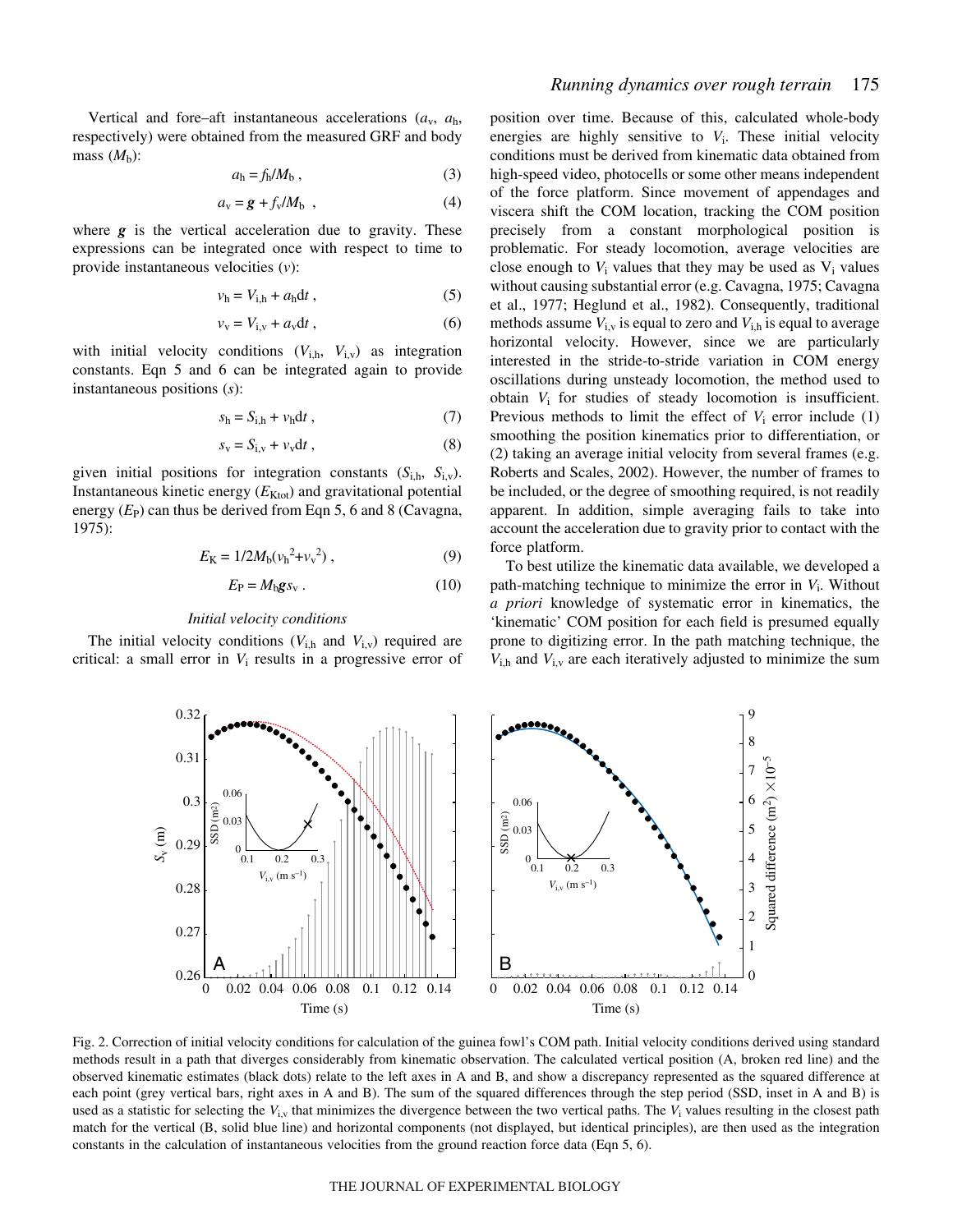Fig. 3. (A) COM paths over a step cycle for one individual during the three treatments: control (C), unexpected substrate drops (U) and visible substrate drops (V). All U trials for this individual are shown to illustrate within-subject variation (solid blue lines), with a representative V trial (dotted red line) and C step (broken green line) drawn for comparison. Thin gray lines represent the aerial phase of the step. In (B) the periods of analysis are schematically illustrated. In all cases, the COM trajectory was calculated between subsequent aerial phase peaks in COM height. During level running this corresponded to subsequent COM apexes, where  $E_{\text{Kv}}$  is zero and  $E_{\text{P}}$  is at a maximum. However, in the U and V



trials the COM generally did not return to stable periodic motion within the perturbed step, and the COM was often moving downward at the beginning of the aerial phase following the perturbation. In these cases, there was a net gain in  $E_{Kv}$ , and the aerial phase peak in COM height occurred at the beginning of the flight phase. This  $\Delta E_{Kv}$  must be dealt with during the next stance phase because total vertical energy  $(E_V=E_P+E_{Kv})$ , total horizontal energy  $(E_H=E_{Kh})$  and total mechanical energy  $(E_{com})$  can change only during ground contact.

of the squared differences (SSD) between the paths observed from kinematics and those derived using force platform data. This method allows the small discrepancies between kinematic and force plate derived COM trajectories that are expected due to motion of limbs and viscera, but prevents progressive divergence of the two paths, as illustrated in Fig. 2. For a steady running trial, this method of path-matching to correct *V*<sup>i</sup> results in COM trajectories that are nearly identical to those calculated using the traditional technique (described above). In the control trial illustrated in Fig. 3, the difference in  $V_i$  values between the two techniques was 0.05 m s<sup>-1</sup> and  $-0.06$  m s<sup>-1</sup> for *V*i,h and *V*i,v, respectively. This resulted in a difference in the final force plate derived positions of  $0.5 \text{ cm}$  and  $1.0 \text{ cm}$  in horizontal and vertical directions. For the unexpected and visible step-down trials (U and V), the difference between *V*<sup>i</sup> values resulting from the path-matching technique and those derived from kinematics alone (using the method of Roberts and Scales, 2002) averaged  $0.18\pm0.02$  m s<sup>-1</sup> and 0.19 $\pm$ 0.02 m s<sup>-1</sup> for  $V_{i,h}$  and  $V_{i,v}$ , respectively. The final force plate derived positions calculated, based on unadjusted kinematic  $V_i$  values, diverged by  $6.07 \pm 1.27$  cm and  $4.19\pm0.65$  cm from the observed fore–aft and vertical kinematic positions, whereas those calculated using the pathmatch corrected *V*<sup>i</sup> values diverged by an average of  $0.48\pm0.06$  cm and  $0.50\pm0.05$  cm, respectively.

## *Characterization of perturbation response patterns*

During steady forward locomotion, the primary requirement of the limb is to provide the GRF impulse magnitude (|**J**|, the summed GRF over the stance period) necessary to reverse the increase in vertical momentum due to gravity, and thus support body weight. If the limb is unable to produce the necessary impulse, the body falls and a net conversion of  $E_P$  to  $E_{Kv}$ occurs, although total  $E_V$  is unchanged. The GRF impulse is directed vertically (net horizontal impulse equals zero) unless actuation of the limb is required, as in acceleration or deceleration (e.g. Lee et al., 1999; Roberts and Scales, 2002). We measured impulse direction  $(\phi)$  relative to horizontal; a value of 90° indicates a vertically directed **J**. In summary, a reduced |**J**| indicates a decrease in body weight support and a net conversion of  $E_P$  to  $E_{Kv}$  over the course of a step, whereas an altered  $\phi$  (deviation from 90 $^{\circ}$ ) indicates altered  $E_{\text{Kh}}$ , either through conversion of  $E_V$  to  $E_{Kh}$  or actuation by muscles of the limb.

The perturbation led to a net loss in  $E_P$  and total  $E_V$  ( $E_P + E_{K_V}$ ) during the perturbed step in all U trials. We term this  $\Delta E_{V}$  the 'perturbation energy'. We observed considerable variability in the COM energy patterns associated with this  $\Delta E_{\rm V}$ . Consequently, we investigated the link between  $|J|$ ,  $\phi$ , and the COM dynamics based on the expected relationships between **J** and the mechanics of support (above). The trials were separated into three categories, based on whether most (>50%) of the  $\Delta E_{\rm P}$  was converted to  $E_{\rm Kh}$ , to  $E_{\rm Kv}$ , or absorbed through muscular work  $(-\Delta E_{\text{com}})$ . A cluster analysis was used to test whether the variables  $|J|$  and  $\phi$  significantly distinguished the trials in these three energy response categories. Additionally, we looked at how  $|J|$  and  $\phi$  related to two energy ratios that characterize how well the limb supported body weight and how consistent limb function was with a spring. The vertical energy ratio ( $\Delta E_{\text{Kv}}$ : $\Delta E_{\text{P}}$ ) is a measure of how well the limb supported body weight. A value of zero indicates full support of body weight, whereas a value of 1.0 indicates freefall with no support of body weight. The perturbation energy ratio  $(\Delta E_{\text{com}}:\Delta E_{\text{V}})$  characterizes the extent of energy redistribution *vs* actuation by the limb. A value of zero indicates that the perturbation energy was converted to horizontal kinetic energy  $(\Delta E_V \rightarrow \Delta E_{Kh})$ , with no net muscular work. This is consistent with spring-like limb function. In contrast, values approaching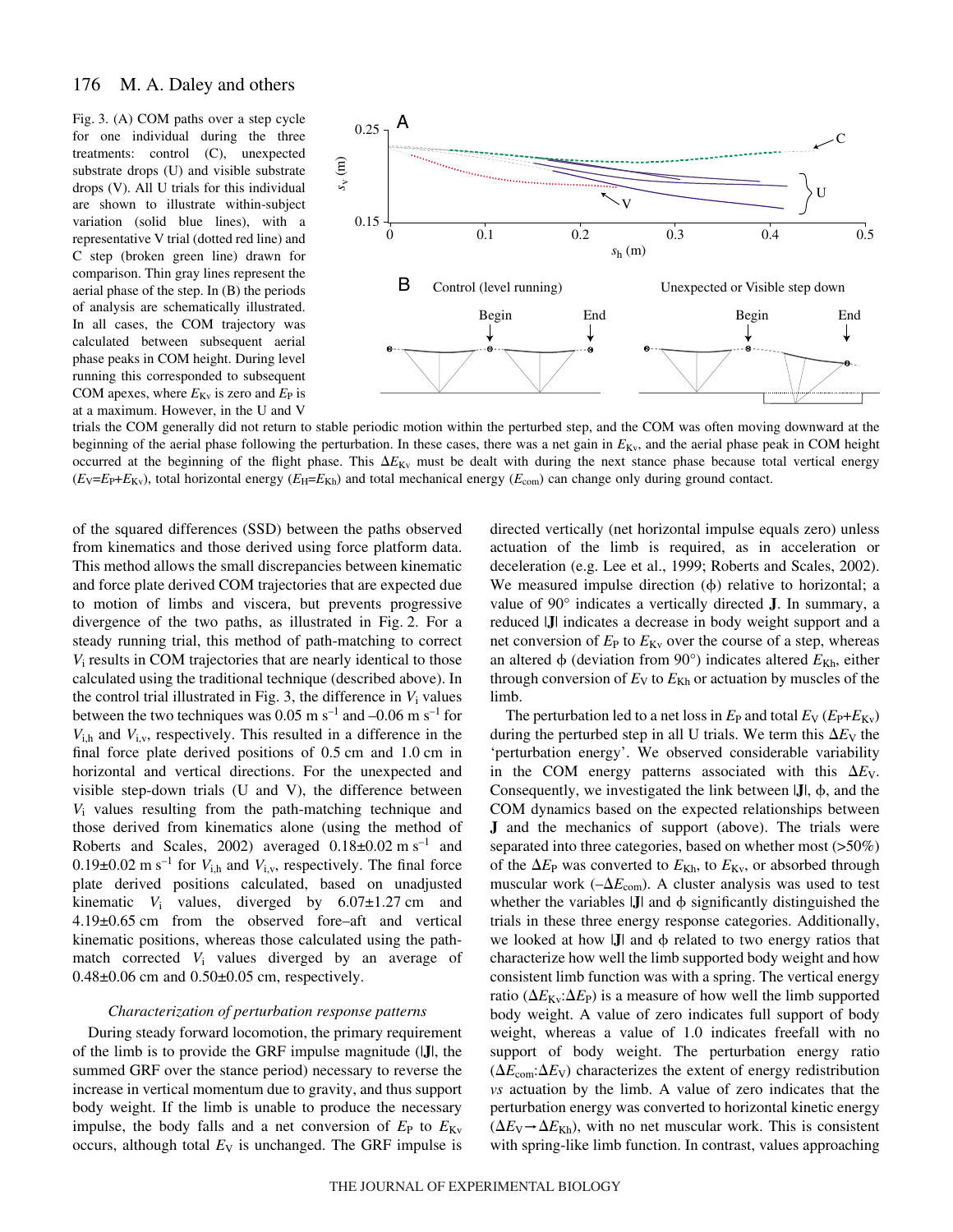Table 1. *Subject data: mass, sum of limb segment lengths, standing hip height and number of trials*

|                | Mass | $\Sigma l_{\rm seg}$<br>(m) | HH<br>(m) | Trials                      |   |   |  |
|----------------|------|-----------------------------|-----------|-----------------------------|---|---|--|
| Individual     | (kg) |                             |           | C                           | U |   |  |
|                | 1.10 | 0.31                        | 0.19      |                             | 5 | 2 |  |
| 2              | 1.52 | 0.32                        | 0.20      | 2                           | 4 | 2 |  |
| 3              | 2.06 | 0.33                        | 0.20      | 2                           | 2 | 3 |  |
| $\overline{4}$ | 2.41 | 0.37                        | 0.22      | $\mathfrak{D}$              | 3 | 2 |  |
| 5              | 2.64 | 0.37                        | 0.22      | $\mathcal{D}_{\mathcal{A}}$ |   |   |  |

 $\Sigma l<sub>see</sub>$ , sum of limb segment lengths; HH, standing hip height; C, U and V trials, control, unexpected drop and visible drop trials, respectively.

1.0 indicate increasing absorption of the perturbation energy through negative muscular work ( $\Delta E_V \rightarrow \Delta E_{com}$ ). A value of 1.0 indicates that all of the perturbation energy has been absorbed by the limb. A value greater than 1.0 indicates additional energy loss and deceleration  $(-\Delta E_{Kh})$ , and a negative value indicates energy production and acceleration  $(+\Delta E_{\text{Kh}})$ .

#### *Statistical analysis*

For statistical analysis all mechanical variables were made dimensionless by normalizing to body mass (Table 1), the acceleration of gravity (*g*) and total leg length (Table 1,  $\Sigma l_{\text{see}}$ , where  $l_{\text{seg}}$  is length of limb segment; McMahon and Cheng, 1990). A two-way mixed model ANOVA was used to assess the effect of treatment (C, U, V) and individual on net change in total mechanical energy  $(\Delta E_{\text{com}})$ , gravitational potential energy ( $\Delta E_{\rm P}$ ), fore–aft kinetic energy ( $\Delta E_{\rm Kh}$ ) and vertical kinetic energy ( $\Delta E_{\text{Kv}}$ ), as well as initial velocity ( $V_{i,h}$ ), ground contact time  $(t_c)$ , impulse magnitude  $(|J|)$ , and impulse direction  $(\phi)$ . To characterize the mechanical differences between different 'energy exchange modes' during the U trials, a one-way ANOVA was used with 'energy exchange mode' as the factor and  $\Delta E_{\text{com}}$ ,  $\Delta E_{\text{P}}$ ,  $\Delta E_{\text{Kh}}$ ,  $\Delta E_{\text{Kv}}$ ,  $V_{i,h}$ ,  $t_c$ ,  $|\mathbf{J}|$ ,  $\phi$  as dependent variables. To account for the number of simultaneous ANOVAs performed, the *P*-values for each test were adjusted using the sequential Bonferroni technique or the Tukey Honestly Significant Difference *post hoc* test (THSD). An adjusted  $P$ -value  $\leq 0.05$  was considered statistically significant. Repeated-measures ANOVA was used to test for a learning trend in  $\Delta s_v$ ,  $V_{i,h}$  and initial limb length during consecutive U trials. Relationships between individual pairs of variables were evaluated using least-squares linear regression or Student's *t*-test, where appropriate. All tests were performed using Systat (version 10.2 for the PC). Average values given in the text are means  $\pm$  s.e.m.

#### **Results**

## *Behavior and center of mass trajectory during hidden and visible substrate drops*

Guinea fowl were unable to compensate fully for the  $\Delta H$ within the perturbed step during unexpected substrate drops, but were successful in maintaining overall dynamic stability. In none of the trials did the COM trajectory resemble steady, linear spring-mass operation during a U perturbed step. That is, there was a significant  $\Delta E_P$  in all U trials and a corresponding increase in kinetic energy  $(\Delta E_{\text{Ktot}})$  or absorption of energy  $(-\Delta E_{\text{com}})$ . Although the birds did not completely accommodate to an unexpected  $\Delta H$  of this magnitude without a deviation from the steady COM trajectory, they were quite successful in maintaining dynamic stability, as the birds did not fall or come to a stop in any U trial. A stumble (without falling) occurred only once in the 19 U trials during the step up following the perturbation. Although we cannot make any conclusions about what the birds perceived during the perturbation, they did not typically slow down or change their behavior dramatically when they stepped back up to the original height (see Movies 2–4 in supplementary material). When there was a second step in the drop region during U perturbations (4 of 19 trials), the birds typically placed the foot for contact at the height of tissue paper, not at the force plate height, as though they had not altered their step placement substantially from the original trajectory. Furthermore, the change in average forward speed on the original runway height following the perturbation was only  $0.1 \text{ m s}^{-1}$ , and not significantly different from the change in forward speed during C trials before and after the force plate (two-tailed *t*-test, *P*=0.63). Birds did not exhibit any trends in  $\Delta s_{v}$  or initial limb length during the perturbed step over the course of sequential U trials (*P*>0.05, see Materials and methods), indicating that the tissue paper-camouflaged perturbations remained unexpected.

The COM trajectory during an unexpected perturbation was variable, ranging from an initial falling phase followed by leveling off, to falling in a nearly ballistic path for the entire step (Fig. 3). At the end of the perturbed step, the COM had fallen to a lower height and velocity of the COM had increased (Fig. 4B). This fall in  $s_v$  resulted in a  $\Delta E_P$  that averaged  $-1.0\pm0.2$  J (Fig. 5), did not significantly differ across individuals (Table 2,  $P=0.425$ ), and corresponded to a net

Table 2. *ANOVA for effects of treatment and individual* 

|                      |                | Treatment |              | Individual |      |                     |  |
|----------------------|----------------|-----------|--------------|------------|------|---------------------|--|
| Variable             | d.f.           | F         | P            | d.f.       | F    | P                   |  |
| $\Delta E_P$         | 2              | 32.06     | $< 0.001*$   | 4          | 1.01 | $0.425^{ns}$        |  |
| $\Delta E_{\rm Kh}$  | 2              | 6.18      | $0.024*$     | 4          | 0.97 | $0.447^{ns}$        |  |
| $\Delta E_{\rm Kv}$  | 2              | 21.46     | $0.001*$     | 4          | 1.35 | 0.288 <sup>ns</sup> |  |
| $\Delta E_{\rm com}$ | 2              | 1.95      | $0.204^{ns}$ | 4          | 0.72 | $0.586^{ns}$        |  |
| Speed                | 2              | 9.95      | $0.007*$     | 4          | 2.19 | $0.102^{ns}$        |  |
| $t_c$                | 2              | 18.85     | $0.001*$     | 4          | 6.73 | $0.001*$            |  |
| IJ                   | $\overline{c}$ | 35.24     | $< 0.001*$   | 4          | 1.18 | $0.346^{ns}$        |  |
| $\phi$               | $\overline{c}$ | 5.21      | $0.036^{ns}$ | 4          | 0.57 | $0.691^{ns}$        |  |

\*Significant difference after Bonferroni correction.

For an explanation of symbols, see text and List of symbols and abbreviations.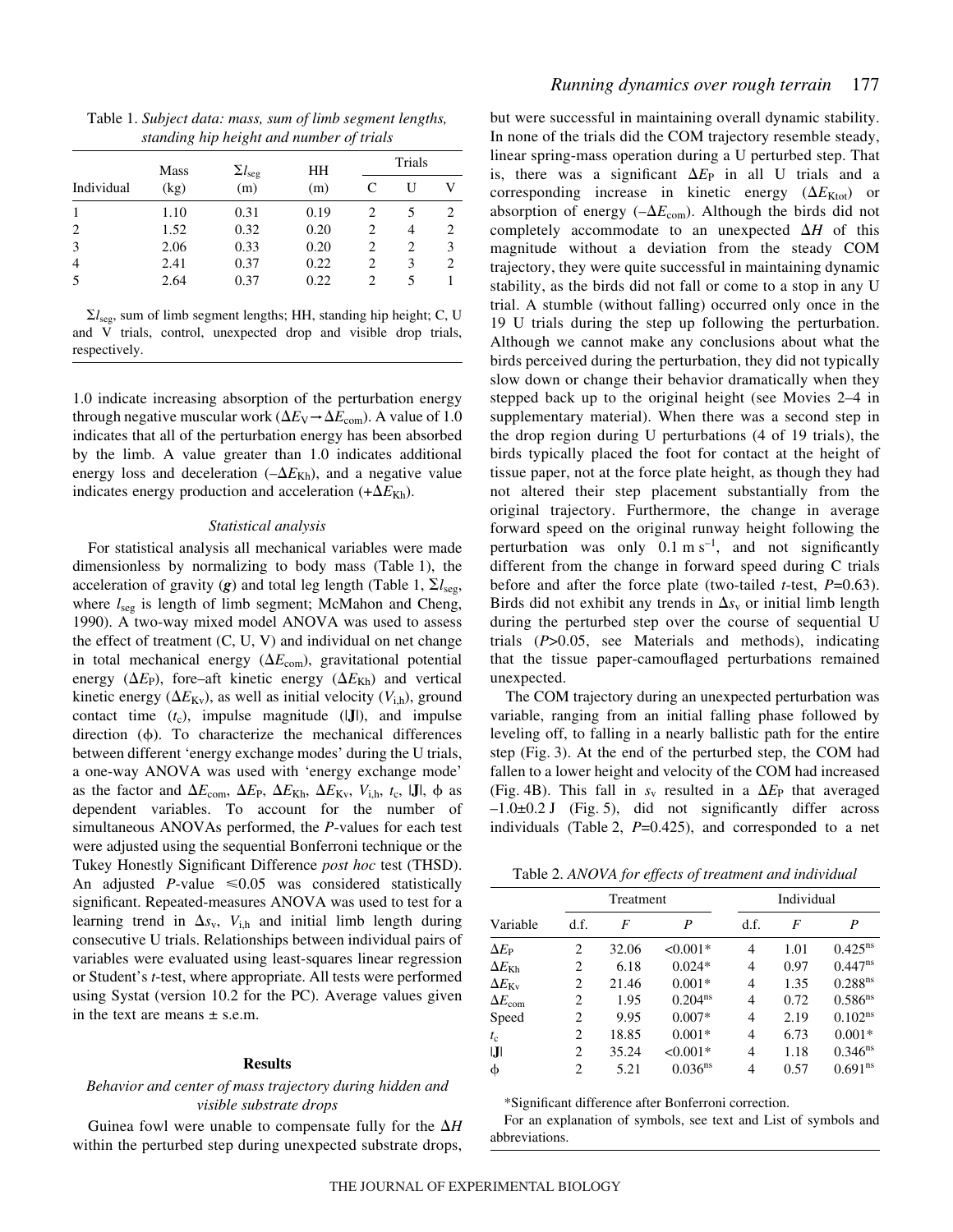change in COM height  $(\Delta s_v)$  averaging  $-5.1\pm0.3$  cm, or 60% of  $\Delta H$  (Fig. 6). For the unexpected perturbation trials, most of the  $\Delta E_{\rm P}$  (94%) occurred during the stance phase of the perturbed step, when the limb was in contact with the force platform, not during the time between tissue break-through and ground contact (Fig. 7), which averaged  $26\pm 1$  ms. This  $\Delta E_{\rm P}$ did not result solely from inadequate weight support during the perturbed step (leading to conversion of  $E_P$  to  $E_{Kv}$ ); in all cases there was a net loss in total vertical energy  $(E_V=E_P+E_{Kv})$ , associated with a combination of net energy absorption by the limb and conversion of  $E_V$  to  $E_{Kh}$  (Fig. 7). The  $\Delta E_P$  during the perturbed step represents a large change in energy compared



Fig. 4. Summary of COM mechanics during C, U and V treatments (A,B,C, respectively). Silhouettes of the bird with corresponding limb stick figures at three points during the perturbed step: toe-down, midstance, and toe-off. The broken silhouette and stick figure represent the time of tissue paper contact in the U treatment. The COM path is overlaid for the time interval illustrated in Fig. 3B, along with the corresponding net change in height  $(\Delta s_v,$  blue), GRF impulse vector (**J**, red, summed over the stance phase), and initial and final velocity vectors  $(V_i$  and  $V_f$ , respectively, green) to illustrate differences among treatments.

to the oscillations associated with steady running (Control  $\Delta s_{v, \text{max}}$ =–0.4±0.5 cm,  $\Delta E_{P, \text{max}}$ =–0.08±0.1 J).

Similar to the U perturbation trials, in visible (V) substrate drops, guinea fowl were usually unable to compensate completely for the  $\Delta H$  within the perturbed step (preventing a significant  $\Delta E_{\rm P}$  or  $\Delta E_{\rm com}$ ), although they did successfully do so in two of the 20 recorded V trials. In general, however, the behavior during V trials differed markedly from and was less stereotyped than the behavior during U trials. In six of 20 recorded V trials the bird came to a complete stop while negotiating the step, and in another four the bird stumbled (falling twice and re-stepping twice) during the step back up to the original runway height. Among the 10 trials in which the bird moved continuously across the runway, the  $\Delta E_{\rm P}$  and  $\Delta E_{\text{com}}$  were within the 95% confidence interval for the control means for two trials. Therefore, it is possible for the birds to accommodate a perturbation of this magnitude to maintain a steady spring-like trajectory at the original COM height in some instances when they could see the upcoming change. However, on average they were not significantly more successful in preventing a  $\Delta E_P$  than during U trials. When the bird moved continuously over the drop section, COM trajectories fell during the first half of stance and subsequently leveled off (Fig. 3). The  $\Delta E_{\rm P}$  tended to be less than during U drops, but not significantly so (THSD,  $P=0.232$ ). The  $\Delta s_{v}$ averaged  $-4.2 \pm 1.2$  cm, or 49% of  $\Delta H$ , representing an average  $\Delta E_{\rm P}$  of  $-0.8\pm0.3$  J (Fig. 5). Similar to U substrate drops, most  $(82%)$  of the  $\Delta E_P$  occurred during limb support rather than during the flight phase approaching the lower substrate height. However, in V trials the net loss in  $E_P$  and  $E_V$  was associated with net energy absorption by the limb (Fig.  $5$ ), so, unlike U substrate drops, the velocity was not greater at the end of the perturbed step (Fig. 4).



Fig. 5. Net changes in gravitational potential  $(\Delta E_{\rm P})$ , horizontal and vertical kinetic ( $\Delta E_{\text{Kh}}$  and  $\Delta E_{\text{Kv}}$ , respectively), and total mechanical energy  $(\Delta E_{\text{com}})$  of the COM over the course of one step for the C, U and V treatments. The broken gray line indicates the  $\Delta E_{\rm P}$  that would occur if the birds fell the entire substrate drop  $(\Delta H=8.5 \text{ cm})$ . Values are means  $\pm$  s.e.m for all individuals ( $N=5$ ). The net changes in energy were determined over the time interval illustrated in Fig. 3B.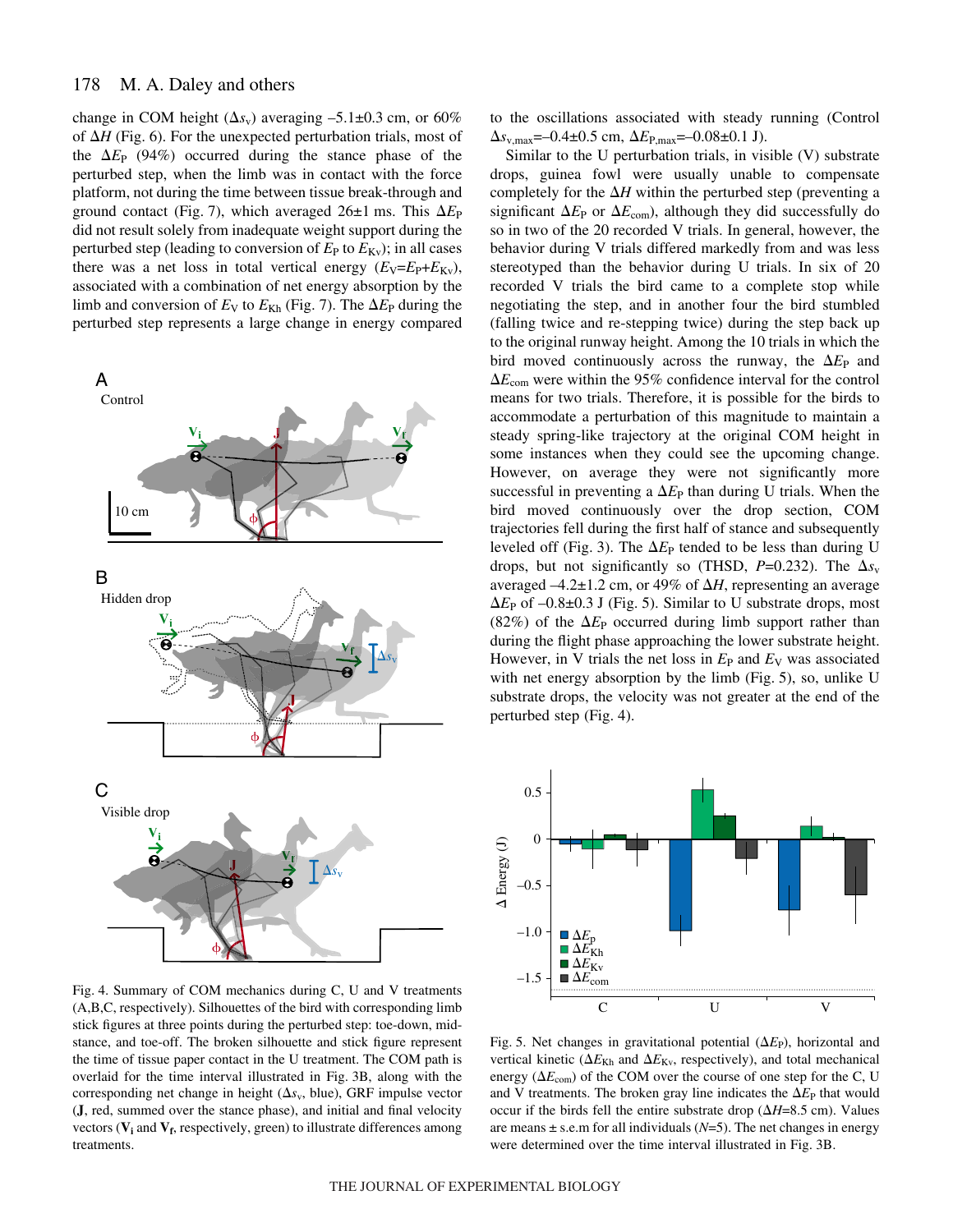

*Energy exchange modes during unexpected step perturbations*

On average, most of the  $\Delta E_{\rm P}$  was converted to a net change *E*Ktot during unexpectedly perturbed steps, with the majority of the  $\Delta E_{\text{Ktot}}$  occurring as  $\Delta E_{\text{Kh}}$ , accelerating the animal forward  $(\Delta E_{\text{Kh}};$  Fig. 5). However, as noted above, the COM paths during U perturbations were quite variable (Fig. 3). The energy exchange patterns associated with these different COM trajectories can be separated into three general categories based on whether most ( $>50\%$ ) of the  $\Delta E_{\rm P}$  was converted to  $E_{\rm Kh}$ ,  $E_{\text{Kv}}$  or absorbed through negative muscle work  $(-\Delta E_{\text{com}})$ . Consistent with the expected relationship between **J** and the mechanics of support (see Materials and methods), we found that the variables  $|J|$  and  $\phi$  are sufficient to significantly distinguish the three energy response categories in a cluster analysis ( $P$ <0.001). In ' $E_{Kh}$  mode',  $|J|$  is lower than during level running and directed forward  $(\phi > 90^\circ;$  Fig. 6). Most of the  $\Delta E_{\rm P}$  is converted to  $E_{\rm Kh}$ , with a small increase in  $E_{\rm Kv}$  as well as a small net production of energy (Fig. 7B). In '*E*<sub>com</sub> mode',  $|\mathbf{J}|$  is similar to ' $E_{\text{Kh}}$  mode', but directed near vertical or rearward ( $\phi \le 90^\circ$ ; Fig. 6), and most of the  $\Delta E_P$  is absorbed through negative work  $-\Delta E_{\text{com}}$  (Fig. 7C). Finally, in ' $E_{\text{Kv}}$ 

mode',  $|\mathbf{J}|$  is very low (Fig. 6) and the  $\Delta E_{\text{P}}$  is simply converted to  $E_{\text{Kv}}$  as the bird's COM falls (Fig. 7D). Out of 19 total unexpected drop trials, over half the  $\Delta E_{\rm P}$  was converted to  $E_{\rm Kh}$ in 9 trials (47%), absorbed as  $-\Delta E_{\text{com}}$  in 7 trials (37%), and converted to  $E_{\text{Kv}}$  in 3 trials (16%). All five individuals exhibited ' $E_{\text{Kh}}$  mode', four exhibited ' $\Delta E_{\text{com}}$  mode', whereas only one exhibited ' $E_{Kv}$  mode' (Table 3).

### *COM mechanics during hidden vs visible perturbations*

As suggested by the COM trajectories, different mechanisms were used to negotiate the  $\Delta H$  in unexpected and visible substrate drops. Whereas in U trials the magnitude of the GRF impulse (|**J**|) was significantly lower than in level running (Fig. 6; THSD,  $P<0.001$ ),  $|J|$  in V trials was greater than U trials and similar to level running (Fig. 6; THSD, *P*=0.002). Reduction in both  $t_c$  and mean force during contact  $(F_{\text{g,mean}} = |J|/t_c$ , Fig. 6) contributed to this reduction in weight support in U trials, leading to an (downward) increase in  $E_{Kv}$ (Fig. 5,  $P<0.001$ ). The greater weight support in V trials resulted in a smaller  $\Delta E_{\rm Kv}$  (Fig. 5; THSD, *P*=0.021). In ' $E_{\rm Kh}$ mode' and ' $E_{Kv}$  mode' U trials, **J** was also directed forward,

Fig. 6. Comparison of mechanical variables across C (black bars), U (pale grey bars) and V (dark grey bars) treatments, with U trials subdivided into energy exchange modes. Values are means ± s.e.m for all instances of each response. Initial horizontal velocity (*V*i,h) was measured at the COM apex during the flight phase prior to the measured step ('begin' point in Fig. 3B). The net change in COM height  $(\Delta s_v)$  was determined over the time interval illustrated in Fig. 3B. The other mechanical variables were measured over the period of ground contact.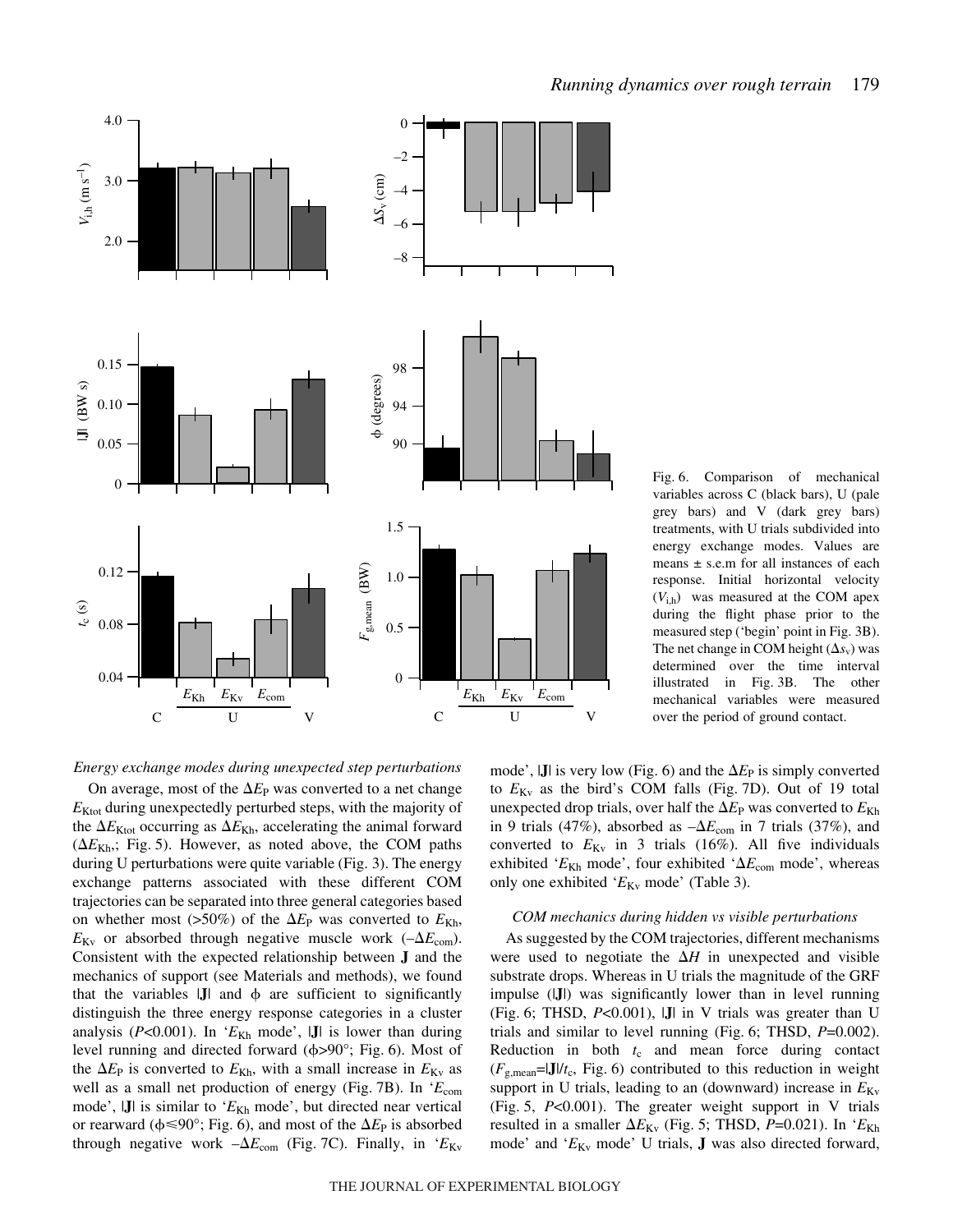

Fig. 7. Ground reaction force (top), and COM energy changes (below) over time for the step period for representative trials, comparing steady, spring-like dynamics of level running (A) to the three energy responses observed during U perturbations: (B) ' $E_{\text{Kh}}$  mode', (C) ' $E_{\text{com}}$  mode' and (D) ' $E_{Kv}$  mode'. The time interval shown is that illustrated in Fig. 3B. Bold and dotted lines in top panels indicate instantaneous vertical  $(f_v)$ and horizontal ( $f<sub>h</sub>$ ) GRF, respectively. The dotted vertical lines indicate time of tissue paper contact, and gray bars indicate duration of ground contact. Gravitational potential ( $E_P$ ), horizontal kinetic ( $E_{Kh}$ ) and vertical kinetic ( $E_{Kv}$ ) energies are shown over time, with dotted horizontal lines to indicate the initial energy. Two energy sums, total vertical energy  $(E_V = E_P + E_{Kv})$  and total COM energy  $(E_{com} = E_P + E_{Kv})$ , allow distinction between energy conversion (e.g.  $E_P \rightarrow E_{Kh}$  as in B and net energy absorption (as in C). Note that at the point of ground contact in U trials (B–D),  $E_{\text{Kv}}$  is greater than in level running (A) because the body falls during the perturbation.

so that  $\phi$  was larger than during level running (Fig. 6; THSD, *P*=0.045). In contrast, although  $\phi$  was variable in V trials, it tended to be directed vertically or rearward, such that  $\phi$  was not significantly different from control (Fig. 6; THSD, *P*=0.895). Likewise, during V trials, most of the  $\Delta E_{\rm P}$  was absorbed by the limb and body in the form of negative  $\Delta E_{\text{com}}$ (Fig. 5), similar to ' $\Delta E_{\text{com}}$  mode' U trials.

## *Body weight support and limb actuation distinguish energy exchange modes*

Although these 'energy mode' categories are conceptually useful, the COM mechanics actually occur across a continuum that can be illustrated by examining the relationship between the magnitude  $(|J|)$  and direction  $(\phi)$  of the GRF impulse and two energy ratios: (1) the vertical energy ratio ( $\Delta E_{\text{Kv}}:\Delta E_{\text{P}}$ ) and

|                      | Mode |       |                    |            | Mode frequency |                |               |  |
|----------------------|------|-------|--------------------|------------|----------------|----------------|---------------|--|
| Variable             | d.f. | F     | D                  | Individual | $E_{\rm Kh}$   | $E_{\rm Kv}$   | $E_{\rm com}$ |  |
| $\Delta E_{\rm P}$   | ◠    | 0.42  | $0.667^{ns}$       |            |                | 3              |               |  |
| $\Delta E_{\rm Kh}$  |      | 18.09 | $< 0.001*$         |            |                | $\overline{0}$ |               |  |
| $\Delta E_{\rm Kv}$  |      | 9.95  | $0.002*$           | 3          |                | $\Omega$       | $\theta$      |  |
| $\Delta E_{\rm com}$ |      | 12.33 | $0.001*$           | 4          |                | $\Omega$       |               |  |
| Speed                |      | 0.05  | $0.956^{ns}$       |            |                | $\overline{0}$ |               |  |
| $t_{\rm c}$          |      | 2.54  | 0.11 <sup>ns</sup> |            |                |                |               |  |
| IJ                   |      | 7.09  | $0.006*$           |            |                |                |               |  |
| Φ                    |      | 10.65 | $0.001*$           |            |                |                |               |  |
| $\Delta s_{v}$       |      | 0.21  | $0.816^{ns}$       |            |                |                |               |  |

Table 3. *ANOVA test for effect of energy exchange mode* 

Only unexpected drop trials are included.

For an explanation of symbols, see text and List of symbols and abbreviations.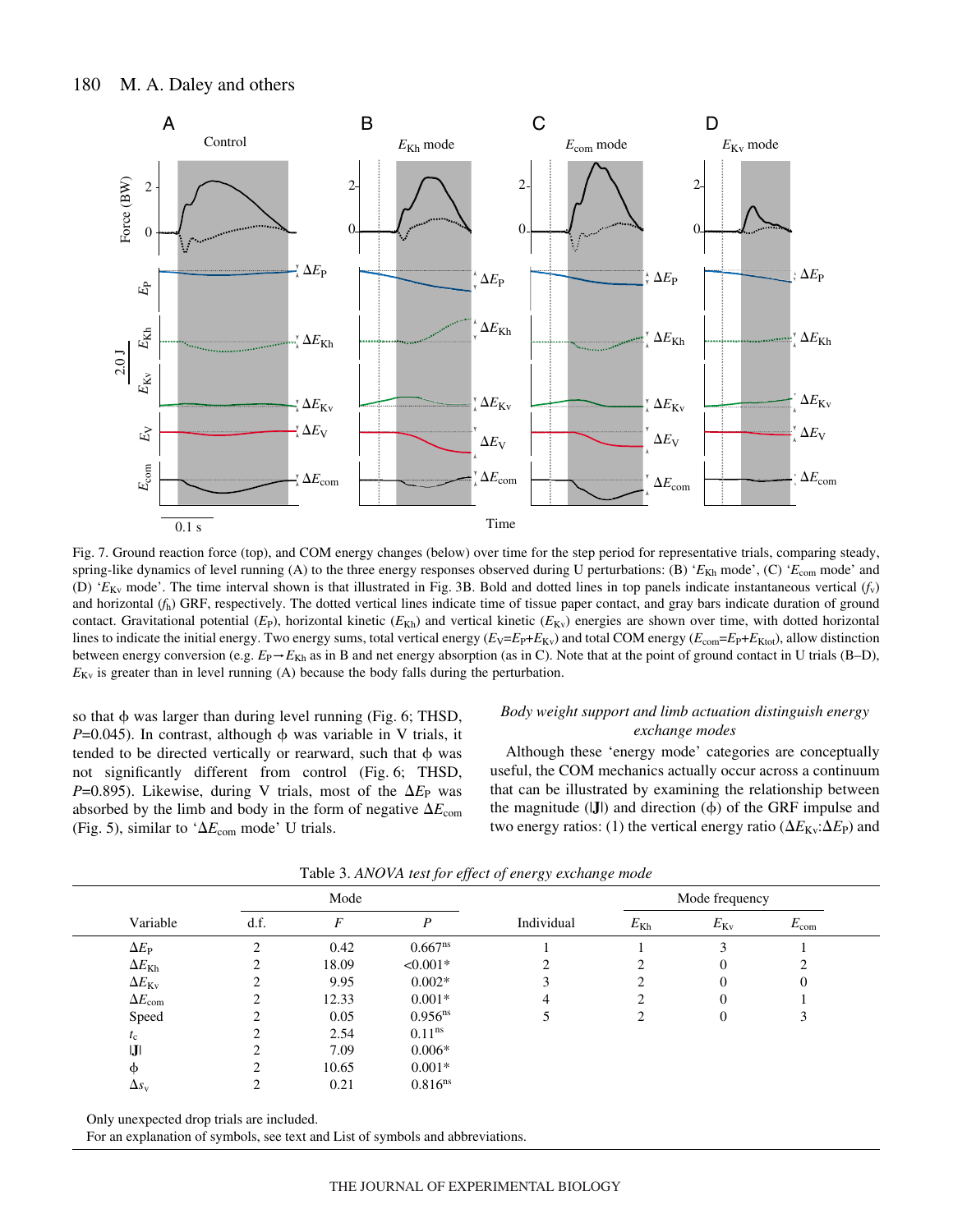(2) the perturbation energy ratio ( $\Delta E_{\text{com}}:\Delta E_{\text{V}}$ ). The vertical energy ratio is a measure of how well the limb supported body weight. A value of zero indicates full support of body weight, whereas a value of 1.0 indicates freefall. The perturbation energy ratio characterizes the extent of energy redistribution *vs* actuation by the limb. A value of zero indicates that the perturbation energy was converted to horizontal kinetic energy  $(\Delta E_V \rightarrow \Delta E_{Kh})$ , with no net muscular work. This is consistent with spring-like limb function. In contrast, values approaching 1.0 indicate increasing absorption of the perturbation energy through negative muscular work  $(\Delta E_V \rightarrow \Delta E_{\text{com}})$ . The vertical energy ratio was significantly correlated with impulse



Fig. 8. The COM mechanics occur along a continuum related to how well the limb supported body weight BW and whether it produced or absorbed net energy. Different symbols represent different 'energy mode' categories. The GRF impulse magnitude and direction (|**J**| and ) distinguish the different response patterns, as illustrated by their relationship with two energy ratios. (A) The vertical energy ratio  $(\Delta E_{\text{Kv}}:\Delta E_{\text{P}})$  strongly correlates with  $|J|$ , and indicates the level of BW support (0 indicates full BW support, 1.0 indicates free fall). We categorized trials in which the  $E_V$  ratio  $\geq 0.5$  as ' $E_{Kv}$ ' mode (dotted line). (B) The perturbation energy ratio ( $\Delta E_{\text{com}}:\Delta E_{\text{V}}$ ) correlates with , and distinguishes energy redistribution *vs* actuation by the limb. A value of zero indicates that the  $\Delta E_{\rm V}$  was converted to  $E_{\rm Kh}$  $(\Delta E_V \rightarrow \Delta E_{Kh})$ , with no net muscular work, consistent with spring-like limb function. A value of 1.0 indicates that all of  $\Delta E_{\rm V}$  is absorbed, a value >1.0 indicates deceleration  $(-\Delta E_{\text{Kh}})$  and a value <0 indicates acceleration  $(+\Delta E_{\text{Kh}})$ . We categorized trials in which the perturbation energy ratio  $\geq 0.5$  as ' $E_{com}$ ' mode (dotted line).

magnitude,  $|J|$  (Fig. 8,  $r^2$ =0.82), and distinguished ' $E_{Kv}$ ' trials from ' $E_{\text{Kh}}$ ' and ' $E_{\text{com}}$ ' trials, whereas the perturbation energy ratio was significantly correlated with impulse direction, (Fig. 8;  $r^2 = 0.72$ ), and distinguished energy absorbing ( $\Delta E_{\text{com}}$ ) trials from ' $E_{\text{Kh}}$ ' and ' $E_{\text{Kv}}$ ' trials. Altered contact time,  $t_c$ , and  $F_{\text{g,mean}}$  both contributed to the variation in  $|J|$  in U trials (Fig. 6). In summary, each energy mode is characterized by a distinct combination of altered GRF impulse direction and magnitude during stance; however, these two variables actually describe distinct aspects of the COM dynamics along a continuum.

Possible explanations for the observed variation in response dynamics include variation in the body mass, leg length or initial forward speed of the bird. Differing initial conditions could also cause the body to respond differently to a perturbation of the same magnitude. Yet, we found that neither  $V_{i,h}$  nor size sufficiently explains the occurrence of different energy exchange modes during U trials. None of the modes differed significantly in terms of the animal's initial horizontal velocity,  $V_{i,h}$  (Fig. 6, Table 3). Further, the average perturbation energy ratio (which distinguishes '*E*com' from 'E<sub>K</sub>' modes) did not significantly differ across individuals when grouped by limb length (one-way ANOVA, THSD, *P*=0.586). However, the smallest individual (Table 1, individual 1) had a significantly higher vertical energy ratio on average during U trials than the other individuals (one-way ANOVA, THSD, *P*=0.005). Therefore, the smallest bird did exhibit a response pattern different from the other animals; however, size did not influence the extent of energy absorption or conversion to  $E_{\text{Kh}}$  in the U perturbation trials.

### **Discussion**

## *How do guinea fowl respond to an unexpected change in substrate height?*

At present, we know little about the control strategies that animals use to maintain stability in the face of the types of perturbations they face in their natural environment. Consequently, using a relatively simple approach, we examined the mechanical energy changes of a running guinea fowl's body upon experiencing a sudden drop in terrain height to study control mechanisms that animals may use to stabilize themselves. We compare the response following a camouflaged, unexpected  $\Delta H$  to that in which the  $\Delta H$  is visible. The extent to which guinea fowl maintain body weight support and spring-like limb function provides insight into the mechanisms used by these animals to achieve robust dynamic stability. To avoid instability leading to a fall upon encountering a sudden  $\Delta H$ , the bird must dissipate energy, convert it to another form, or perform both in combination. As outlined in the Introduction, it is useful to consider three hypothetical responses to the perturbation that represent mechanical extremes: (1) complete compensation and maintenance of a steady spring-like trajectory with no net changes in component energies (*E*<sub>P</sub>, *E*<sub>Kh</sub>, *E*<sub>Kv</sub>) or total mechanical energy  $(E_{com})$  (2) a  $\Delta E_{P}$  converted to  $\Delta E_{Ktot}$ ,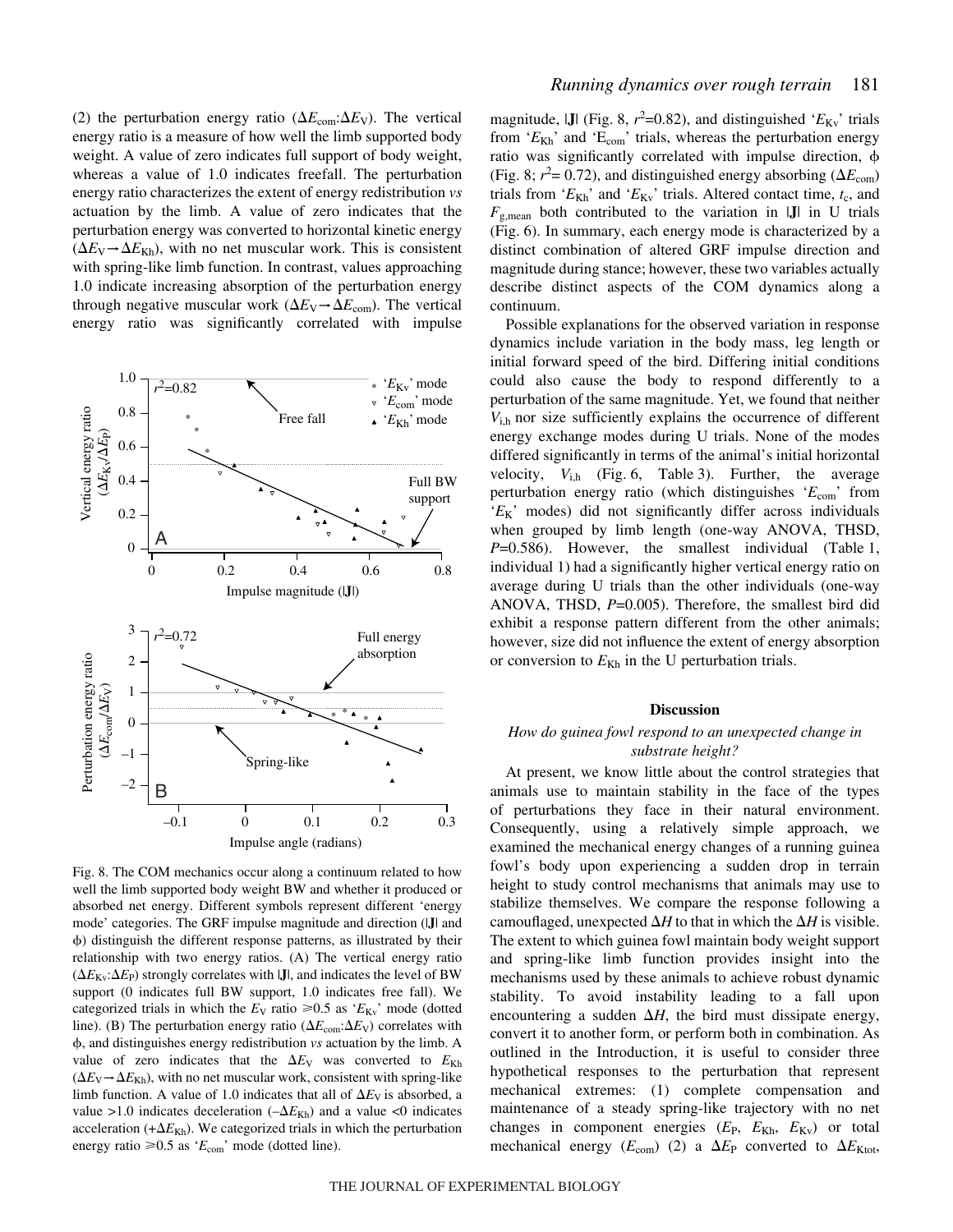

Fig. 9. Comparison of COM mechanics among different U perturbation responses (A–C). (D) The V perturbation response. On the left, silhouettes of the bird with corresponding limb stick figures are shown at three points: toe-down, mid-stance and toe-off. Broken silhouettes represent the time of tissue paper contact in U trials. The COM path is shown for the time interval illustrated in Fig. 3B, along with the corresponding net change in height  $(\Delta s_v, \text{ blue})$ , initial and final velocity vectors ( $V_i$  and  $V_f$ , respectively, green), and GRF impulse vector (**J**, red, summed over the stance period). On the right, net changes in external energy shown as means  $\pm$  s.e.m. for all instances of each response.

increasing the animal's velocity but still consistent with conservative mass-spring dynamics, and (3) a  $\Delta E_P$  that is absorbed through negative work,, resulting in a  $\Delta E_{\text{com}}$ .

We found that the response to the unexpected  $\Delta H$  is a combination of the latter two possibilities (increasing  $E_{\text{Ktot}}$ and absorbing energy) with varying degrees of body weight support. These occur along a continuum that relates to the direction and magnitude of the GRF impulse exerted by the limb during the stance phase following the perturbation. Overall, the experimental evidence demonstrates that the birds are not able to fully compensate for the unexpected  $\Delta H$ within the perturbed step, as they have not fully recovered to a steady COM trajectory by the end of the perturbed step, nor do they completely preserve conservative spring-mass dynamics during the response. Instead, they exhibit a combination of elastic function with net energy absorption or production by the limb.

Nevertheless, the guinea fowl are remarkably successful in maintaining dynamic stability despite the variable response to this perturbation. An 8.5 cm change in substrate height is 41% of midstance limb length (from hip to toe), and a stumble (a re-step on the step up following the perturbation) occurred only once in all U trials. Furthermore, the average change in velocity from the beginning to the end of the Plexiglass® runway section is not significantly greater than in C trials. Perhaps surprisingly, the birds are more likely to stumble in response to visible substrate drops. In 20 V trials, they stumbled, fell or came to a complete stop in 50% of the cases. However, they also successfully maintained a steady springlike COM trajectory in two of the V trials (10%). This suggests that guinea fowl use different strategies for negotiating uneven terrain when they can see and anticipate the changes. Furthermore, this demonstrates that they are capable of completely adjusting limb mechanics within the perturbed step to maintain a spring-like COM trajectory in response to a  $\Delta H$  of this magnitude, but only when they accurately anticipate the change based on visual information.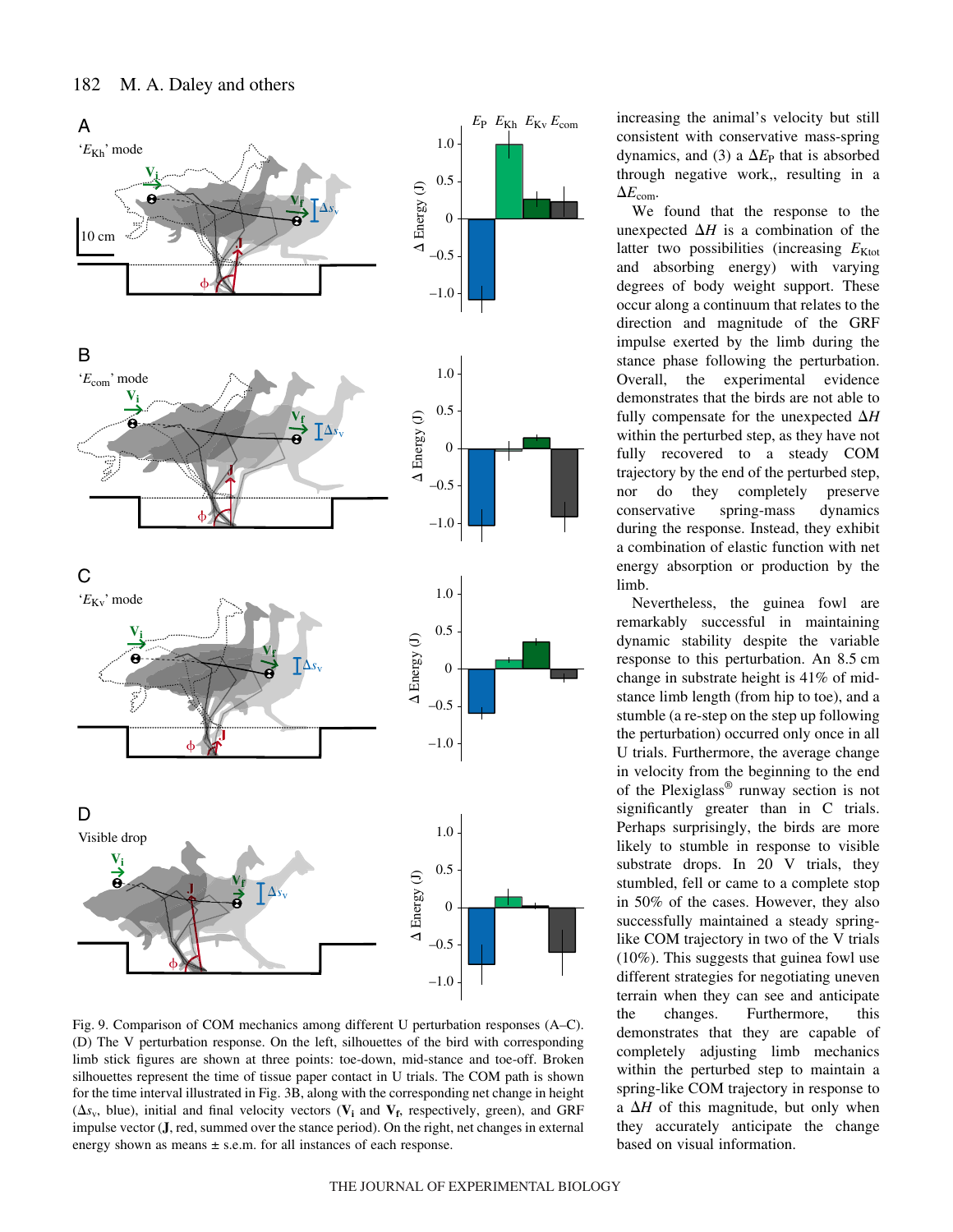## *COM dynamics and stability during unexpected perturbations: three energy exchange modes*

Rather than following symmetrical spring-like COM trajectories with no net changes in  $E_{P}$ ,  $E_{\text{Ktot}}$  or  $E_{\text{com}}$ , as during steady running (Fig. 7A; e.g. Cavagna, 1975; Cavagna et al., 1976, 1977), guinea fowl exhibit asymmetrical COM trajectories with conversion of  $E_P$  to  $E_{\text{Ktot}}$  and absorption of  $E_P$ through negative work. The responses can be differentiated into three basic patterns during the perturbed step based on the GRF impulse magnitude and direction  $(|J|$  and  $\phi$ , respectively). Lost  $E_P$  is (1) converted to  $E_{Kh}$  in association with a relatively large, forward directed GRF impulse, (2) absorbed by the limb muscles when the impulse magnitude is high and directed rearward, and (3) converted to  $E_{Kv}$  if the impulse magnitude is too low for substantial body weight support (Figs 8 and 9). This mechanical variation actually occurs along a continuum that can be differentiated into two relationships: (1) body weight support, related to GRF impulse magnitude, and (2) production or absorption of energy, correlated with the GRF impulse direction (Fig. 8). This variation in the dynamic response to the perturbation likely reflects variation in the limb kinetics during the response.

The three response modes are likely to affect running stability differently because they each involve different deviations from the steady COM trajectory (Fig. 9). In a general sense, an animal is successful in maintaining dynamic stability if it avoids falling and returns to steady, periodic COM motion. This requires avoiding excessive COM motions and energy oscillations. The energy absorbing response shows the largest  $\Delta E_{\rm com}$ , but the smallest  $\Delta E_{\rm Kv}$ , (Fig. 9B). In contrast, the '*E*<sub>Kh</sub>' mode involves a larger increase in velocity (Fig. 9A). Energy absorbed might not be recoverable, whereas additional  $E_K$  could be converted back to  $E_F$  when the bird reaches the other side of the runway 'drop' section, facilitating recovery of its original COM height. Therefore, the dumping of energy in the '*E*com' mode might be undesirable. Conversely, since the bird accelerates in the ' $E_{Kh}$ ' mode, it may not have time to adjust step placement or timing, increasing the risk of a catastrophic fall. Only the smallest bird exhibited the ' $E_{Kv}$ ' response, which basically constitutes a brief limb impact as the bird falls until the contralateral limb contacts the ground. In steady running  $E_{Kv}$  reaches zero when the COM reaches its peak height during the aerial phase (apex); therefore a net increase in  $E_{Kv}$  during a step means that the body has not yet returned to stable periodic bouncing motion. Thus, the larger increase in  $E_{\text{Kv}}$  associated with lower impulse magnitudes may represent a less stable response. Furthermore, a substantial increase in  $E_{Kv}$  is likely to disrupt visual and vestibular perception. Nonetheless, the '*E*<sub>Kv</sub>' response has the shortest contact time for the perturbed step (Fig. 6), and still allows the limb to gain proprioceptive feedback from brief ground contact, in addition to any feedback gained from the limb breaking through the tissue paper  $\sim$  26 ms before contacting the force plate (and see below). This could facilitate more rapid recovery by the contralateral limb during the subsequent step.

## *Interdependence of mechanics and control during substrate height perturbations*

Although a detailed examination of limb mechanics is planned for future studies, the current results allow some inferences about the relationship between COM and limb dynamics. In most U trials, the limb either absorbs or produces net energy during the drop in substrate height (Fig. 8B). Similarly, humans preserve spring-like motion of the COM through actuation of the limb when hopping is perturbed using a damped (viscous) surface (Moritz and Farley, 2003). These observations suggest that, in addition to elastic mechanisms, muscular work also plays an important role in the mechanical response when the limb's interaction with the environment changes dramatically.

An animal must appropriately couple limb muscle activation to the passive loading of the 'leg-spring' to run steadily forward. Observing the response to an unexpected perturbation yields insight into how animals integrate mechanics and motor control to accomplish this. According to the mass-spring model of running and hopping, loading and unloading of the 'legspring' is passive. However, the muscles of the limb must activate with the appropriate timing and intensity to resist ground reaction forces and provide the appropriate *k*leg. The activation level of the limb extensors depends on a combination of feed-forward, rhythmic motor control, and proprioceptive feedback including muscle stretch (spindle organs, Ia) and muscle-tendon load (Golgi tendon organs, Ib) (reviewed by Grillner, 1975; Pearson, 2000; Pearson et al., 1998). Furthermore, whereas vertical hopping can be described by the simplest linear mass-spring model, running additionally involves retraction of the limb through an arc during stance (McMahon and Cheng, 1990; Raibert and Brown, 1984; Raibert et al., 1984). This is why the mass-spring model of running is also referred to as a 'spring-loaded inverted pendulum' (Full and Farley, 2000; Full and Koditschek, 1999). Limb retraction usually occurs through retraction of the hip (e.g. Belli et al., 2002; Gregersen et al., 1998), but is assisted by the knee in birds (Gatesy, 1999). When tuned appropriately to the loading and unloading of the 'leg-spring' during steady locomotion, limb retraction results in forward progression with a symmetrical COM trajectory (McMahon and Cheng, 1990; Raibert and Brown, 1984; Raibert et al., 1984), without the exchange of  $E_K$  and  $E_P$  associated with inverted pendulum-like action. Motor control research has demonstrated that afferent feedback from the hip flexors and ankle extensors control the duration of stance phase, maintaining limb extensor activity until the limb reaches a fully retracted position (reviewed by Grillner, 1975; Pearson et al., 1998). This simple control scheme automatically provides the appropriate coupling between muscle activation, loading of the 'leg-spring' and limb retraction during steady forward locomotion. The observed changes in COM dynamics during the unexpected perturbation likely reflect the mechanical consequences of decoupling feedforward components from feedback and intrinsic mechanical components of this control system.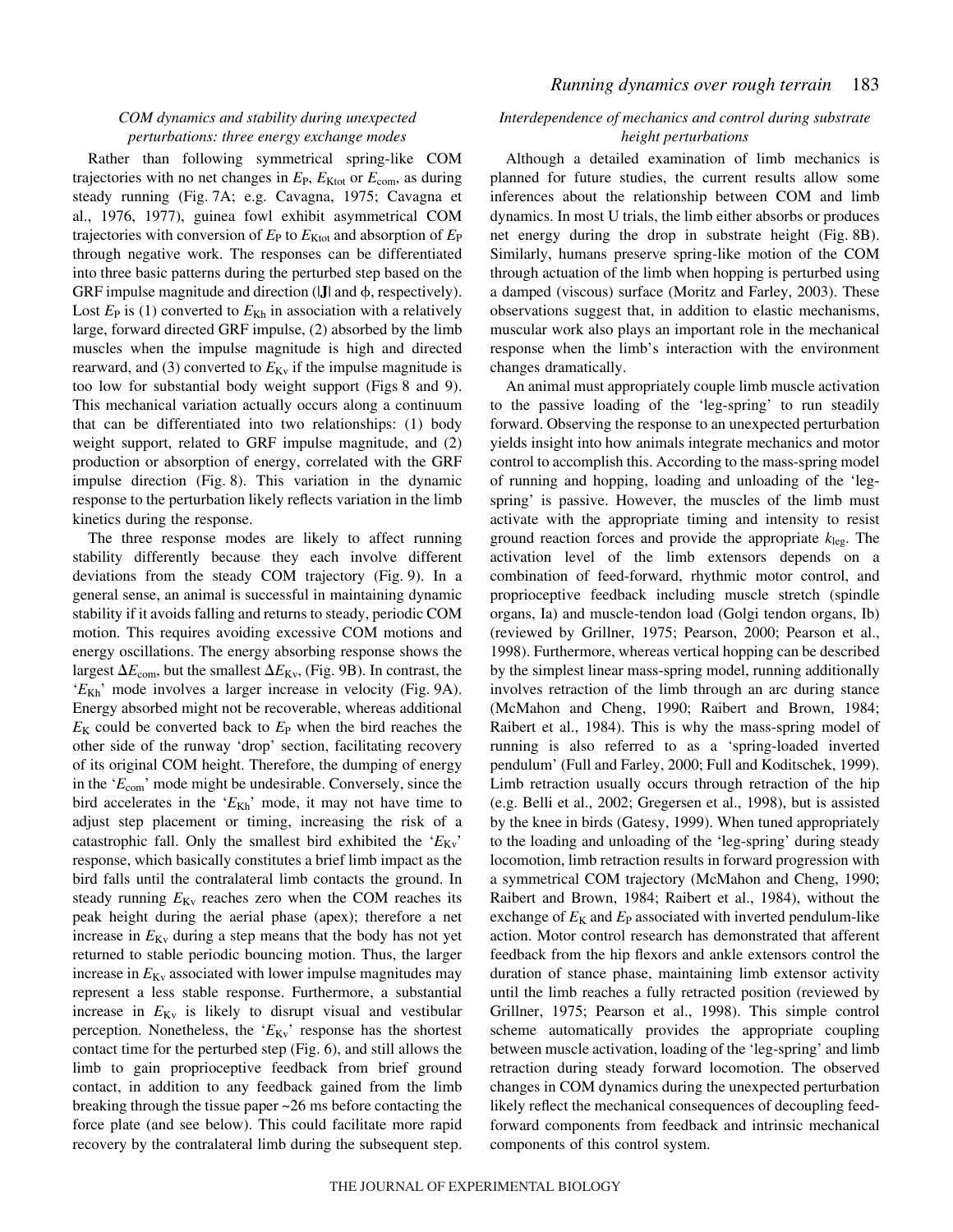The unexpected  $\Delta H$  perturbation results in a 26 ms delay in limb loading relative to that anticipated by the bird. The initial response likely reflects the interplay between the feed-forward motor pattern and the intrinsic dynamics that result from an altered relationship between the system and the environment. When humans and monkeys land on a platform after passing through a false surface, muscle activity is coordinated to the anticipated time of landing on the false surface (Dyhre-Poulsen and Laursen, 1984; McDonagh and Duncan, 2002). If feedforward muscle activation causes the limb to retract upon tissue break-through, it will contact the ground with a more vertical posture and a smaller horizontal distance between the COM and foot (Figs 1, 9). The fraction of stance during which the COM is behind the foot is likely reduced, resulting in a diminished decelerating force on the body (Fig. 7). Consequently, the GRF impulse is directed forward relative to steady running (Figs 6, 9). Repositioning the foot relative to the COM at the beginning of stance is an effective mechanism for controlling acceleration and deceleration in bouncing gaits (Raibert and Brown, 1984; Raibert et al., 1984), and may provide intrinsic stabilization during running (Seyfarth et al., 2003). A further likely consequence of this change in geometry is reduced loading of the extensor muscle–tendon systems, resulting in decreased elastic energy storage in the limb. If the limb retracts as usual with reduced leg-spring compression compared to steady running, an inverted pendulum motion will result, leading to an exchange between  $E_P$  and  $E_K$ . Thus, one can view the  $E_{\text{Kv}}$  and  $E_{\text{Kh}}$  responses to the U perturbation as the body vaulting over the limb.

Similarly, the reduction in stance duration  $(t_c)$  in the U perturbations could result from uncoupled timing between limb retraction and limb loading. Stance phase muscle activity is maintained until the hip reaches a certain angle (reviewed by Grillner, 1975; Pearson et al., 1998). If the limb begins stance at a different angle, yet retracts at a similar rate and leaves the ground at a fixed angle,  $t_c$  will be reduced in proportion to the change in initial angle. Thus, the timing of limb retraction likely determines stance duration during  $\Delta H$  perturbations. In visible substrate drops, the bird could adjust limb retraction in a feed-forward manner, restoring  $t_c$  to near control values  $(Fig. 6)$ .

What leads to the reduced weight support characteristic of U perturbations? Both intrinsic mechanical and reflex feedback factors likely contribute to the decrease in  $F_{\text{g,mean}}$ . Intrinsic changes in musculoskeletal mechanics play an important role in stabilization: running cockroaches stabilize their COM trajectory within one step after a lateral impulsive perturbation (Jindrich and Full, 2002), and hopping humans exhibit rapid, intrinsic changes in *k*leg when surprised by a surface of different stiffness (Moritz and Farley, 2004). In the current study, the limb is more extended and retracted at ground contact (Figs·1 and 9). The resulting increase in mechanical advantage and *k*leg would tend to increase  $F<sub>g</sub>$  for a given muscle force (Biewener, 1989, 2003; McMahon et al., 1987). However, the rapid joint extension and muscle shortening upon tissue breakthrough that results in the altered limb posture could also lead to reduced muscle force through intrinsic ('preflexive') effects of the force–length and force–velocity properties of muscle (Brown and Loeb, 2000). Therefore, we hypothesize that intrinsic muscle properties contribute to reduced muscle force generation during the perturbed stance.

Nonetheless, reflexes also likely play a role; the 26 ms delay between tissue breakthrough and ground contact may be enough time for reflex action (e.g. Nichols and Houk, 1976). Reflexes play a number of roles during the support phase of locomotion: muscle stretch (spindle organs, Ia) reflexes stabilize limb trajectory, load receptor (Golgi tendon organs, Ib) reflexes influence body support, and together stretch and load generate 'reflex stiffness' (e.g. McMahon, 1984; Nichols and Houk, 1973, 1976; Pearson et al., 1998; Zehr and Stein, 1999, 2000). A likely contributor to the reduction in  $F_{\text{g,mean}}$  is feedback from Golgi tendon organs upon tissue break-through and limb unloading. These proprioceptors generate positive force feedback that normally contributes to weight support (Donelan and Pearson, 2004; Gorassini et al., 1994; Hiebert et al., 1994). Consequently, inhibited muscle activity due to loss of ground support could explain the reduction in  $F_{\text{g,mean}}$ . Theoretical studies suggest that positive force feedback improves the stability of bouncing gaits (Geyer et al., 2003). Additionally, if the perturbation causes the joints of the limb to extend beyond their normal range prior to landing, muscle stretch, joint proprioceptive and nociceptive responses could inhibit muscle activity (e.g. Gentle, 1992; Gentle et al., 2001; Pearson et al., 1998). Therefore, both muscle preflexes and proprioceptive feedback likely contribute to the reduction in *F*g,mean. Consequently, a more detailed analysis of limb mechanics with simultaneous recordings of muscle force and electromyographic (EMG) activity will be necessary to assess the relative importance of each.

What causes the variation in energy exchange response during the perturbation? The frequency of  $E_{Kh}$ ' mode *vs*  $E_{com}$ ' mode does not relate to the animal's velocity  $(V_{i,h})$  or its size. One possible explanation is varied proprioceptive feedback and resulting reflex action due to different limb loading during the tissue break-through phase of the perturbation. It is certainly likely that tissue breakthrough provided proprioceptive feedback that may have influenced the animal's subsequent motor response. Since we could not measure the breaking force of the tissue paper, we cannot address this issue directly. However, if a difference in reflex action distinguished these two responses, one might expect a difference in force development or limb cycle timing. Yet, neither  $t_c$  nor  $|J|$  differs between them (Fig. 6). Although there were no obvious kinematic or behavioral differences prior to tissue paper contact, even slight variation in landing velocity, limb positioning or breaking force of the tissue paper could alter limb extension or limb angle at ground contact, subsequently influencing the intrinsic dynamics of the response. In contrast, the ' $E_{Kv}$ ' response shows a dramatic decrease in  $|J|$  and  $t_c$  (Fig. 6), which could be related to a different reflex action during tissue break through or when one or more of the joints have reached a fully extended position.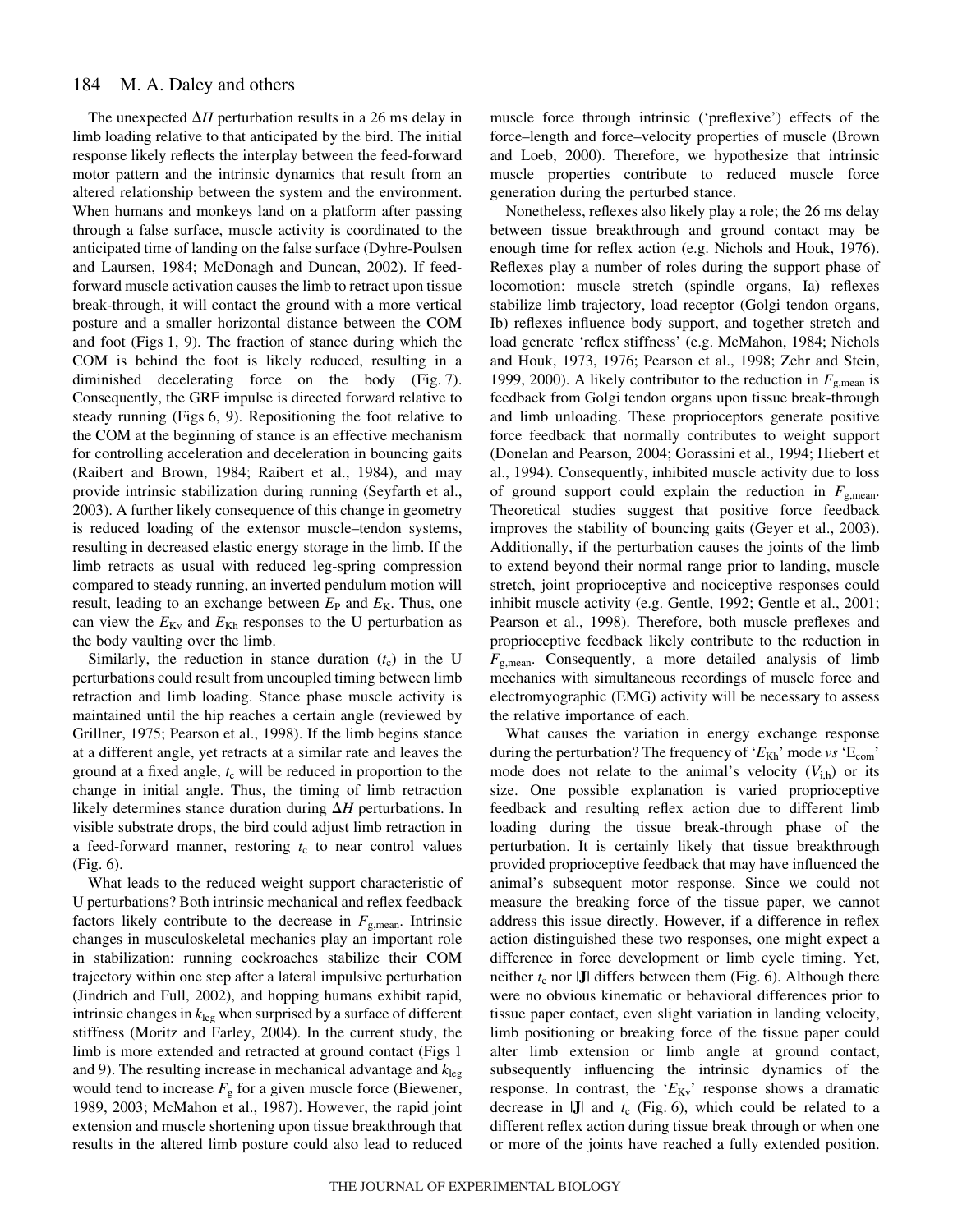Although only the smallest bird exhibited the ' $E_{\text{Kv}}$ ' response, we observed a continuum of body weight support across all birds during the perturbed step (Fig. 8) that may depend on the balance of proprioceptive feedback from a number of different sources. In the extreme trials that fit into the  $E_{Kv}$  category, **J** resembles that of an initial limb impact without the subsequent body loading normally responsible for most of the impulse (Fig. 7D; e.g. McMahon et al., 1987). Unless a correspondingly dramatic change in intrinsic mechanics occurs due to changes in gearing or muscle preflexes, which seems unlikely, this drop in force generation must result from a reflex response inhibiting the limb extensors. In summary, we hypothesize that intrinsic mechanics play a larger role in the energy production or absorption by the limb (Fig.  $8B$ ; perturbation energy ratio which distinguishes '*E*com' from '*E*Kh' mode), whereas proprioceptive feedback contributes substantially to the level of body weight support (Fig. 8A;  $E_V$ ) ratio).

## *Stabilization during hidden vs visible substrate height perturbations*

Our second aim is to compare the mechanical response between unexpected *vs* visible perturbations. As mentioned earlier, the birds stumbled, fell, or stopped completely in 50% of V trials. Yet they also maintained a steady spring-like COM trajectory in 10% of the V trials; something they did not accomplish in a single U perturbation. In general, however, guinea fowl were not substantially more successful in preventing a loss of  $E_P$  during V trials than during U trials (Fig. 5). Nonetheless, important differences exist between the two conditions. During V perturbations, the birds generally absorbed more energy and exhibited larger impulse magnitudes. Consequently, they were less successful in maintaining forward speed during V drops, but more successful in supporting body weight, resulting in smaller  $\Delta E_{\text{Kv}}$  (Fig. 9). In the ' $E_{\text{com}}$ ' response among the U drops, the bird absorbed a similar fraction of the  $\Delta E_{\rm P}$  through  $-\Delta E_{\rm com}$ (Fig. 9). Nonetheless, the ' $E_{com}$ ' response exhibited a greater  $\Delta E_{\rm Kv}$  than V steps. Therefore, the most consistent difference between the perturbation conditions is that all U responses result in lower  $|J|$  and larger  $\Delta E_{Kv}$  than V responses (Fig. 9). This suggests feed-forward adjustment of weight support in V trials. When they are able to see and anticipate the upcoming step, the birds maintain weight support and prevent an increase in *E*Kv, even if it requires losing energy and slowing down (Fig. 9). Although this response may entail a greater energy loss, it might reduce the likelihood of a catastrophic fall.

Recently, Moritz and Farley (2004) found that intrinsic changes in limb mechanics allow hopping humans to be equally successful in maintaining their COM trajectory in response to both expected and unexpected changes in substrate stiffness. Conversely, running guinea fowl show substantially altered COM trajectory and dynamics, whether or not they anticipate the perturbation. There are a couple of possible reasons for the difference between humans and birds in these two studies. First, the relative magnitude of the perturbation may be greater for the guinea fowl, exceeding the capacity for the limb to compensate. Yet, although the  $\Delta H$  was large, it did not exceed their ability to maintain dynamic stability, as the birds rarely stumbled or fell in the unexpected drops. Furthermore, the birds successfully maintained a steady springlike trajectory in two of the V drops. An alternative explanation is the difference in mechanics between hopping in place and running; although both are spring-like bouncing motions, running involves retraction of the leg for forward progression. The altered coupling between limb retraction and leg-spring loading may influence COM mechanics more than limb stiffness in the type of perturbation studied here.

## *Conclusions*

Despite large changes in COM dynamics and considerable variability in the response to an unexpected substrate drop, guinea fowl are quite successful in maintaining dynamic stability. The energy exchange patterns show that changes in muscular work play an important role in the dynamics in addition to elastic mechanisms, and suggest altered coupling between limb retraction and limb loading/weight support as an important factor in the mechanical response. Furthermore, the magnitude and direction of the GRF impulse are sufficient to distinguish the mechanics along two axes relating to weight support and limb actuation, respectively. The varied mechanical responses suggest rapid joint extension during the perturbation leading to altered limb posture, intrinsic mechanics, and reflex action. Further investigation into the limb mechanics and muscle activity patterns underlying these varied responses could yield further insight into the control mechanisms that allow such robust dynamic stability during running in the face of large, unexpected perturbations.

#### **List of symbols and abbreviations**

| fore–aft instantaneous acceleration |  |  |  |
|-------------------------------------|--|--|--|
| vertical instantaneous acceleration |  |  |  |
| body weight                         |  |  |  |
| control trial                       |  |  |  |
| center of mass                      |  |  |  |
| total COM energy                    |  |  |  |
| horizontal energy                   |  |  |  |
| kinetic energy                      |  |  |  |
| horizontal kinetic energy           |  |  |  |
| total kinetic energy                |  |  |  |
| vertical kinetic energy             |  |  |  |
| electromyographic                   |  |  |  |
| potential energy                    |  |  |  |
| vertical energy                     |  |  |  |
| mean force during contact           |  |  |  |
| instantaneous fore–aft GRF          |  |  |  |
| instantaneous vertical GRF          |  |  |  |
| gravitational acceleration          |  |  |  |
| ground reaction force               |  |  |  |
| drop in substrate height            |  |  |  |
| hip height                          |  |  |  |
|                                     |  |  |  |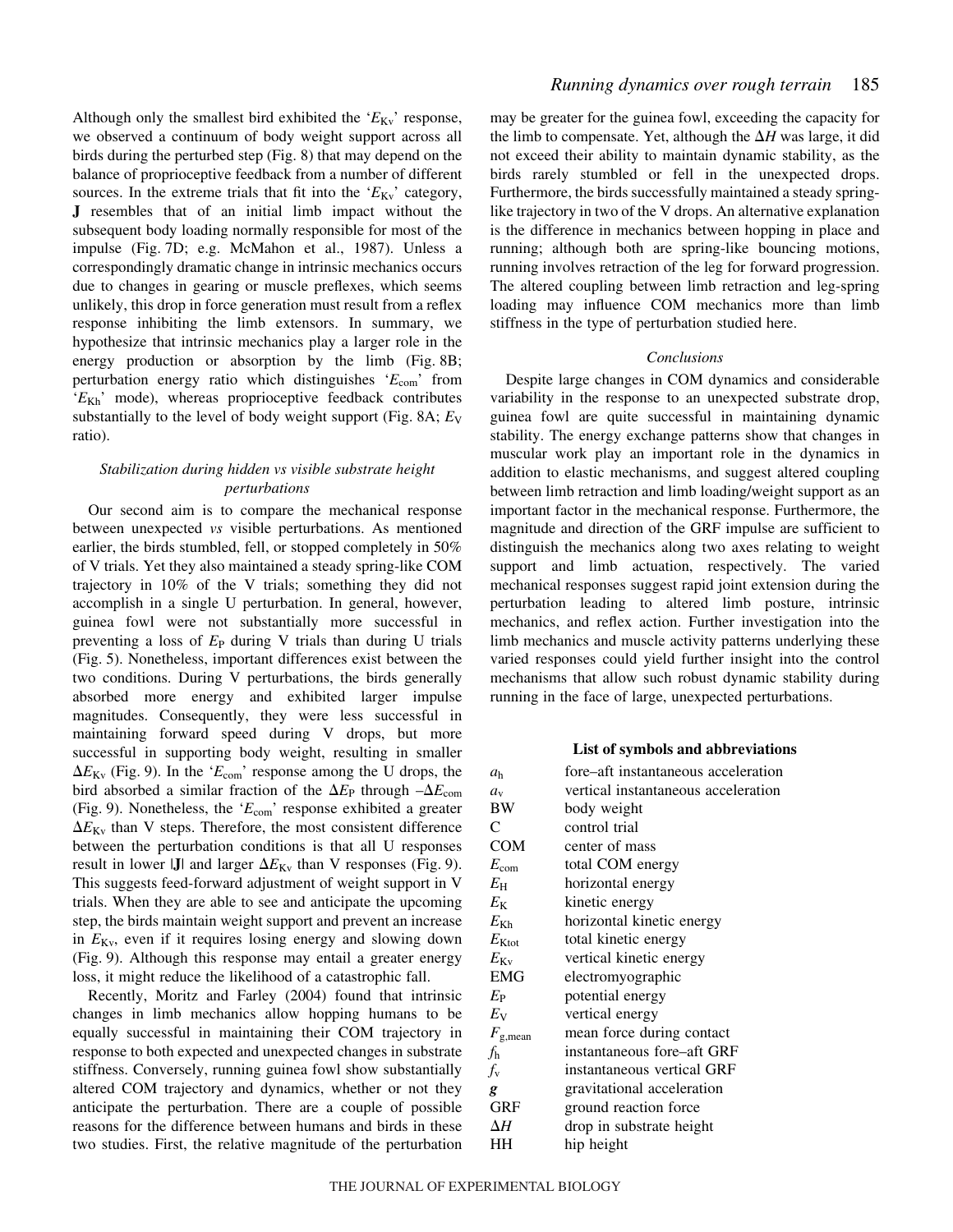| J                       | resultant impulse vector                       |
|-------------------------|------------------------------------------------|
| J                       | magnitude of <b>J</b>                          |
| J <sub>h</sub>          | fore–aft component of J                        |
| $j_{\rm v}$             | vertical component of <b>J</b>                 |
| $k_{\text{leg}}$        | limb stiffness                                 |
| $M_{\rm h}$             | body mass                                      |
| <b>MSE</b>              | mean square error                              |
| $S_h$ , $S_V$           | instantaneous position                         |
| $S_{i,h}, S_{i,v}$      | initial positions                              |
| <b>SSD</b>              | sum of the squared differences                 |
| $t_c$                   | ground contact time                            |
| THSD                    | Tukey Honestly Significant Difference post hoc |
|                         | test                                           |
| <b>TMP</b>              | tarsometatarsophalangeal joint                 |
| U                       | unexpected drop trial                          |
| V                       | visible drop trial                             |
| $v_h$ , $v_v$           | instantaneous velocity                         |
| $V_{i,h}, V_{i,v}$      | initial velocity                               |
| $V_i$                   | initial velocity vector                        |
| $V_{\rm f}$             | final velocity vector                          |
| $\Sigma l_{\text{seg}}$ | sum of limb segment lengths                    |
| $\phi$                  | angle of <b>J</b> , relative to horizontal     |
|                         |                                                |

We would like to thank Pedro Ramirez for animal care. In addition, David Lee, Russ Main, Craig McGowan, Polly McGuigan, and Chris Wagner assisted in the experiments, provided feedback on manuscript drafts or both. We would also like to thank Art Kuo, Young-Hui Chang and Rodger Kram for helpful conversations, and two anonymous referees for thoughtful comments that helped improve the manuscript. This work was supported by an HHMI Predoctoral Fellowship to M.A.D. and a grant from the NIH to A.A.B. (R01- AR047679).

#### **References**

- **Alexander, R. M.** (1984). Elastic energy stores in running vertebrates. *Am. Zool.* **24**, 85-94.
- **Alexander, R. M. and Bennet-Clark, H. C.** (1977). Storage of elastic strainenergy in muscle and other tissues. *Nature* **265**, 114-117.
- **Belli, A., Kyrolainen, H. and Komi, P. V.** (2002). Moment and power of lower limb joints in running. *Int. J. Sports Med.* **23**, 136-141.
- **Biewener, A. A.** (1989). Scaling body support in mammals: limb posture and muscle mechanics. *Science* **245**, 45-48.
- **Biewener, A. A.** (2003). *Animal Locomotion*. New York: Oxford University Press.
- **Biewener, A. A. and Baudinette, R. V.** (1995). *In vivo* muscle force and elastic energy storage during steady-speed hopping of tammar wallabies (*Macropus eugenii*). *J. Exp. Biol.* **198**, 1829-1841.
- **Blickhan, R.** (1989). The spring mass model for running and hopping. *J. Biomech.* **22**, 1217-1227.
- **Brown, I. E. and Loeb, G. E.** (2000). A reductionist approach to creating and using neuromechanical models. In *Biomechanics and Neural Control of Posture and Movement* (ed. J. M. Winters and P. E. Crago), pp. 148-163. New York: Springer-Verlag.
- **Cavagna, G. A.** (1975). Force platforms as ergometers. *J. Appl. Physiol.* **39**, 174-179.
- **Cavagna, G. A., Thys, H. and Zamboni, A.** (1976). Sources of external work in level walking and running. *J. Physiol.* **262**, 639-657.
- **Cavagna, G. A., Heglund, N. C. and Taylor, C. R.** (1977). Mechanical work in terrestrial locomotion  $-2$  basic mechanisms for minimizing energyexpenditure. *Am. J. Physiol.* **233**, R243-R261.
- **Daley, M. A. and Biewener, A. A.** (2003). Muscle force-length dynamics during level *versus* incline locomotion: a comparison of *in vivo* performance of two guinea fowl ankle extensors. *J. Exp. Biol.* **206**, 2941- 2958.
- **Donelan, J. M. and Pearson, K. G.** (2004). Contribution of force feedback to ankle extensor activity in decerebrate walking cats. *J. Neurophysiol.* **92**, 2093-2104.
- **Dyhre-Poulsen, P. and Laursen, A.** (1984). Programmed electromyographic activity and negative incremental muscle stiffness in monkeys jumping downward. *J. Physiol.* **350**, 121-136.
- **Ferris, D. P. and Farley, C. T.** (1997). Interaction of leg stiffness and surface stiffness during human hopping. *J. Appl. Physiol.* **82**, 15-22.
- **Ferris, D. P., Louie, M. and Farley, C. T.** (1998). Running in the real world: adjusting leg stiffness for different surfaces. *Proc. R. Soc. Lond. B* **265**, 989- 994.
- **Ferris, D. P., Liang, K. and Farley, C. T.** (1999). Runners adjust leg stiffness for their first step on a new running surface. *J. Biomech.* **32**, 787-794.
- **Full, R. J. and Farley, C. T.** (2000). Musculoskeletal dynamics in rhythmic systems: A comparative approach to legged locomotion. In *Biomechanics and Neural Control Posture and Movement* (ed. J. M. Winters and P. E. Crago). New York: Springer-Verlag.
- **Full, R. J. and Koditschek, D. E.** (1999). Templates and anchors: neuromechanical hypotheses of legged locomotion on land. *J. Exp. Biol.* **202**, 3325-3332.
- **Gatesy, S. M.** (1999). Guineafowl hind limb function. I: Cineradiographic analysis and speed effects. *J. Morphol.* **240**, 115-125.
- Gentle, M. J. (1992). Ankle joint (artc intertarsalis) receptors in the domesticfowl. *Neuroscience* **49**, 991-1000.
- **Gentle, M. J., Tilston, V. and McKeegan, D. E. F.** (2001). Mechanothermal nociceptors in the scaly skin of the chicken leg. *Neuroscience* **106**, 643- 652.
- **Geyer, H., Seyfarth, A. and Blickhan, R.** (2003). Positive force feedback in bouncing gaits? *Proc. R. Soc. Lond. B* **270**, 2173-2183.
- **Gorassini, M. A., Prochazka, A., Hiebert, G. W. and Gauthier, M. J. A.** (1994). Corrective responses to loss of ground support during walking. 1. Intact cats. *J. Neurophysiol.* **71**, 603-610.
- **Gregersen, C. S., Silverton, N. A. and Carrier, D. R.** (1998). External work and potential for elastic storage at the limb joints of running dogs. *J. Exp. Biol.* **201**, 3197-3210.
- **Grillner, S.** (1975). Locomotion in vertebrates: central mechanisms and reflex interaction. *Physiol. Rev.* **55**, 247-302.
- **Heglund, N. C., Cavagna, G. A. and Taylor, C. R.** (1982). Energetics and mechanics of terrestrial locomotion. III. Energy changes of the centre of mass as a function of speed and body size in birds and mammals. *J. Exp. Biol.* **97**, 41-56.
- **Hiebert, G. W., Gorassini, M. A., Jiang, W., Prochazka, A. and Pearson, K. G.** (1994). Corrective responses to loss of ground support during walking. II. Comparison of intact and chronic spinal cats. *J. Neurophysiol.* **71**, 611-622.
- **Jindrich, D. L. and Full, R. J.** (2002). Dynamic stabilization of rapid hexapedal locomotion. *J. Exp. Biol.* **205**, 2803-2823.
- **Kerdok, A. E., Biewener, A. A., McMahon, T. A., Weyand, P. G. and Herr, H. M.** (2002). Energetics and mechanics of human running on surfaces of different stiffnesses. *J. Appl. Physiol.* **92**, 469-478.
- **Lee, D. V., Bertram, J. E. A. and Todhunter, R. J.** (1999). Acceleration and balance in trotting dogs. *J. Exp. Biol.* **202**, 3565-3573.
- **McDonagh, M. J. N. and Duncan, A.** (2002). Interaction of pre-programmed control and natural stretch reflexes in human landing movements. *J. Physiol.* **544**, 985-994.
- **McMahon, T. A.** (1984). *Muscles, Reflexes and Locomotion*. New Jersey: Princeton University Press.
- **McMahon, T. A.** (1985). The role of compliance in mammalian running gaits. *J. Exp. Biol.* **115**, 263-282.
- **McMahon, T. A. and Cheng, G. C.** (1990). The mechanics of running–how does stiffness couple with speed? *J. Biomech.* **23**, 65-78.
- **McMahon, T. A., Valiant, G. and Frederick, E. C.** (1987). Groucho running. *J. Appl. Physiol.* **62**, 2326-2337.
- **Moritz, C. T. and Farley, C. T.** (2003). Human hopping on damped surfaces: strategies for adjusting leg mechanics. *Proc. R. Soc. Lond. B* **270**, 1741- 1746.
- **Moritz, C. T. and Farley, C. T.** (2004). Passive dynamics change leg mechanics for an unexpected surface during human hopping. *J. Appl. Physiol.* **97**, 1313-1322.
- **Moritz, C. T., Greene, S. M. and Farley, C. T.** (2004). Neuromuscular